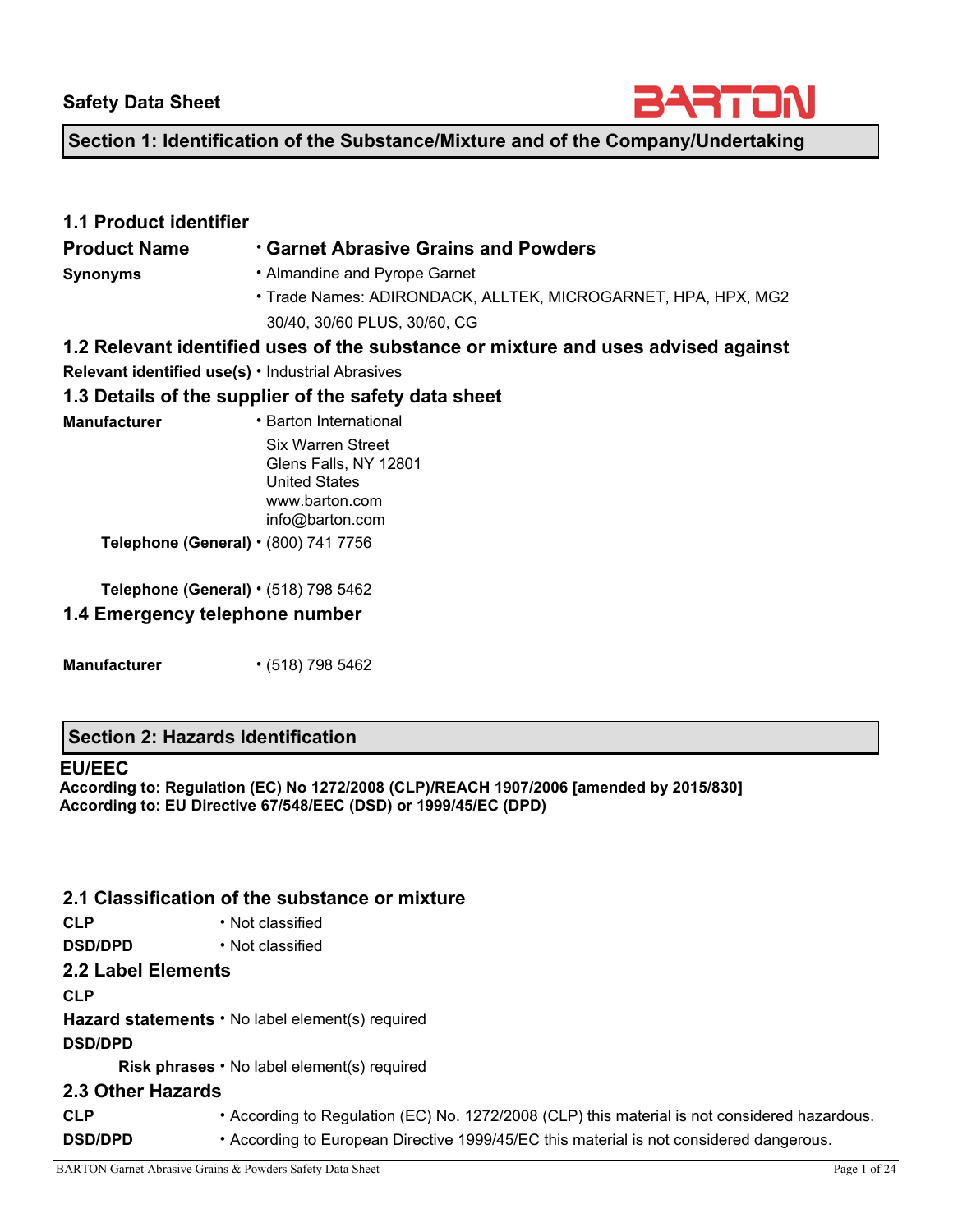#### **United States (US) According to: OSHA 29 CFR 1910.1200 HCS**

#### **2.1 Classification of the substance or mixture**

**OSHA HCS 2012** • Specific Target Organ Toxicity Single Exposure 3: Respiratory Tract Irritation

#### **2.2 Label elements OSHA HCS 2012**

## **WARNING**



|                                     | Hazard statements • May cause respiratory irritation                                                                                             |
|-------------------------------------|--------------------------------------------------------------------------------------------------------------------------------------------------|
| <b>Precautionary</b><br>statements  |                                                                                                                                                  |
|                                     | <b>Prevention • Avoid breathing dust.</b><br>Use only outdoors or in a well-ventilated area.                                                     |
|                                     | <b>Response •</b> IF INHALED: Remove person to fresh air and keep comfortable for breathing.<br>Call a POISON CENTER/doctor/ if you feel unwell. |
| Storage/Disposal . Store locked up. | Dispose of content and/or container in accordance with local, regional, national, and/or<br>international regulations.                           |
| 2.3 Other hazards                   |                                                                                                                                                  |
| OSHA HCS 2012                       | • Under United States Regulations (29 CFR 1910.1200 - Hazard Communication Standard),<br>this product is considered hazardous.                   |
|                                     |                                                                                                                                                  |

#### **Canada According to: WHMIS 2015**

## **2.1 Classification of the substance or mixture**

**WHMIS 2015** • Not classified

## **2.2 Label elements**

**WHMIS 2015** 

**Hazard statements** • No label element(s) required

## **Precautionary**

**statements** 

### **2.3 Other hazards**

- 
- **WHMIS 2015**  In Canada, the product mentioned above is not considered hazardous under the Workplace Hazardous Materials Information System (WHMIS).

# **Section 3 - Composition/Information on Ingredients**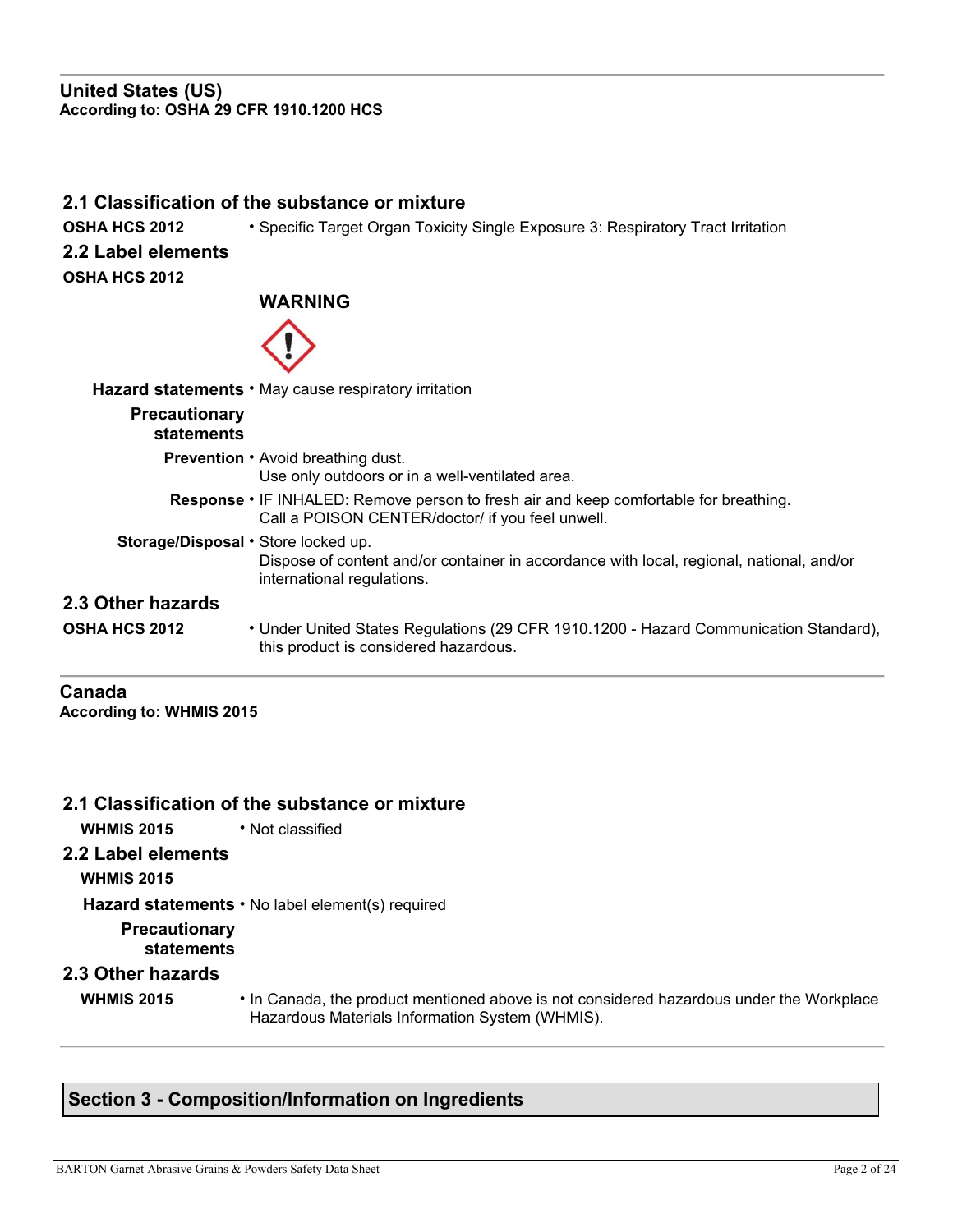# **3.1 Substances**

• Material does not meet the criteria of a substance in accordance with Regulation (EC) No 1272/2008.

## **3.2 Mixtures**

|                                                     | <b>Composition</b>                             |                     |                                        |                                                                                                                                                                                                                                                 |  |  |  |  |  |
|-----------------------------------------------------|------------------------------------------------|---------------------|----------------------------------------|-------------------------------------------------------------------------------------------------------------------------------------------------------------------------------------------------------------------------------------------------|--|--|--|--|--|
| <b>Chemical Name</b>                                | <b>Identifiers</b>                             | $\frac{0}{0}$       | <b>LD50/LC50</b>                       | <b>Classifications According to Regulation/Directive</b>                                                                                                                                                                                        |  |  |  |  |  |
| Almandine-Ferric<br>Aluminum Silicate               | CAS: 1302-62-1                                 | 94% TO<br>99.6%     | <b>NDA</b>                             | <b>EU CLP: Not Classified</b><br><b>OSHA HCS 2012: Not Classified</b><br><b>WHMIS 2015:</b>                                                                                                                                                     |  |  |  |  |  |
| Total Quartz (non-<br>respirable and<br>respirable) | CAS: 14808-60-7<br>EC.<br>Number:238-<br>878-4 | $< 1\%$             | <b>NDA</b>                             | <b>EU CLP: Not Classified</b><br><b>OSHA HCS 2012: Not Classified</b><br><b>WHMIS 2015: Not Classified</b>                                                                                                                                      |  |  |  |  |  |
| Iron                                                | CAS:7439-89-6<br>EC.<br>Number:231-<br>096-4   | $0.01\%$<br>TO 0.2% | Ingestion/Oral-Rat<br>LD50 · 750 mg/kg | EU CLP: Self Classified: STOT SE 3: Resp. Irrit.,<br>H335; STOT RE 2 (Lungs, Liver), H373; Acute Tox. 4<br>(oral), H302<br><b>OSHA HCS 2012: STOT SE 3: Resp. Irrit.; STOT RE</b><br>2 (Lungs, Liver); Acute Tox 4 (oral)<br><b>WHMIS 2015:</b> |  |  |  |  |  |
| Hornblende                                          | CAS:12178-42-6                                 | 0.01%<br>TO 0.2%    | <b>NDA</b>                             | <b>EU CLP: Not Classified</b><br>OSHA HCS 2012: Not Classified<br><b>WHMIS 2015:</b>                                                                                                                                                            |  |  |  |  |  |
| Feldspars                                           | CAS:68476-25-5<br>EC.<br>Number: 270-<br>666-7 | 0.01%<br>TO 0.2%    | <b>NDA</b>                             | <b>EU CLP: Not Classified</b><br><b>OSHA HCS 2012: Not Classified</b><br><b>WHMIS 2015:</b>                                                                                                                                                     |  |  |  |  |  |
| Respirable Quartz<br>(                              | CAS: 14808-60-7<br>EC.<br>Number:238-<br>878-4 | $< 0.1\%$           | <b>NDA</b>                             | EU CLP: Self Classified: STOT RE 1, H372<br>OSHA HCS 2012: Carc. 1A; STOT RE 1 (Lungs,<br>ln <sub>h</sub><br><b>WHMIS 2015:</b>                                                                                                                 |  |  |  |  |  |

## **Section 4 - First Aid Measures**

### **4.1 Description of first aid measures**

**Inhalation** • IF INHALED: Remove victim to fresh air and keep at rest in a position comfortable for breathing. Administer oxygen if breathing is difficult. Give artificial respiration if victim is not breathing. Get medical attention immediately.

- **Skin**  In case of contact with substance, immediately flush skin with running water for at least 20 minutes. Wash skin with soap and water.
- **Eye**  In case of contact with substance, immediately flush eyes with running water for at least 20 minutes. If eye irritation persists: Get medical advice/attention.
- **Ingestion**  Get medical attention if symptoms occur.

### **4.2 Most important symptoms and effects, both acute and delayed**

• Refer to Section 11 - Toxicological Information.

### **4.3 Indication of any immediate medical attention and special treatment needed**

**Notes to Physician**  • All treatments should be based on observed signs and symptoms of distress in the patient. Consideration should be given to the possibility that overexposure to materials other than this product may have occurred.

## **Section 5 - Firefighting Measures**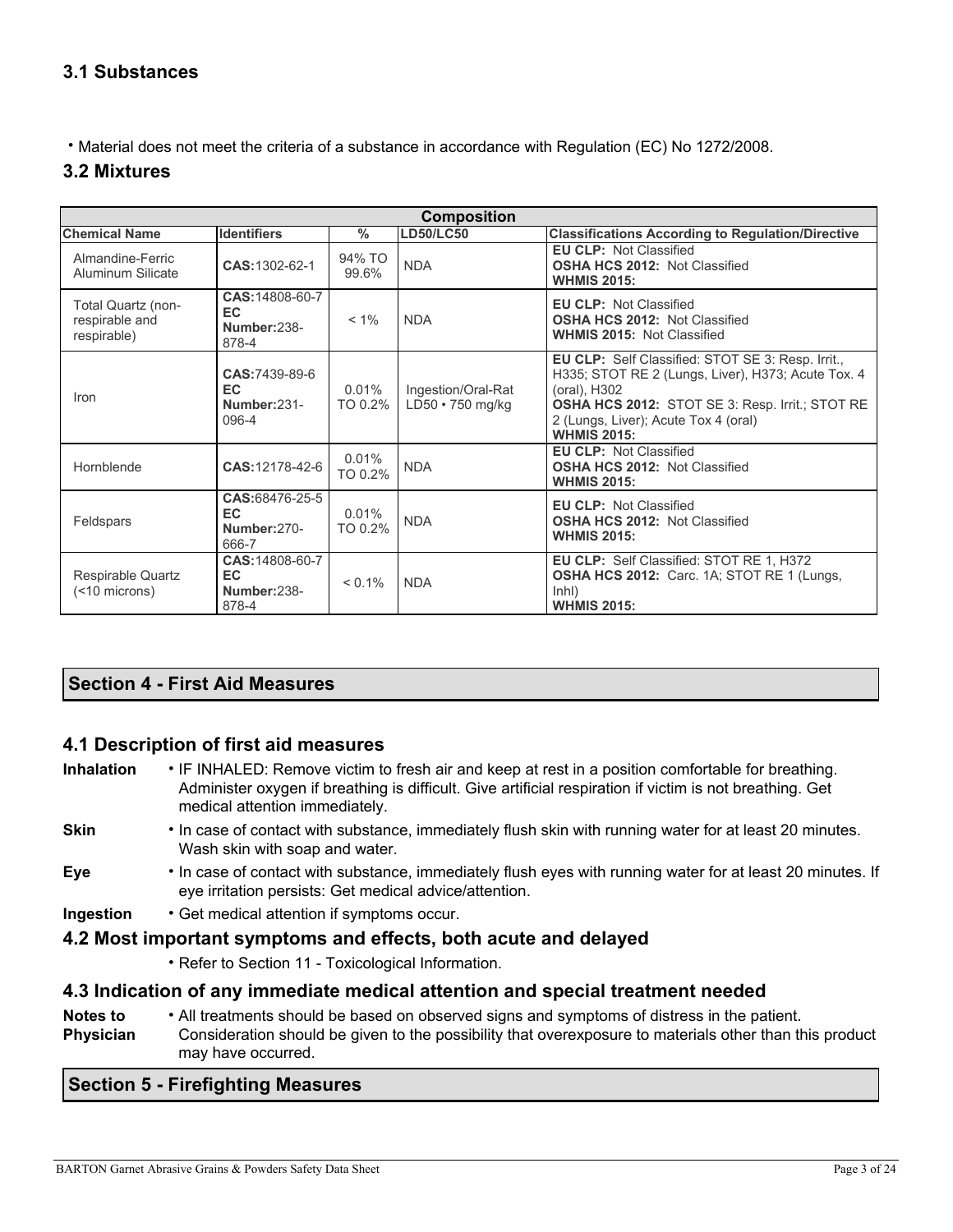## **5.1 Extinguishing media**

**Suitable Extinguishing Media** • In case of fire use media as appropriate for surrounding fire.

**Unsuitable Extinguishing Media** • No data available.

## **5.2 Special hazards arising from the substance or mixture**

**Unusual Fire and Explosion Hazards** • None

**Hazardous Combustion Products** • No data available.

## **5.3 Advice for firefighters**

• Wear positive pressure self-contained breathing apparatus (SCBA). Structural firefighters' protective clothing will only provide limited protection.

### **Section 6 - Accidental Release Measures**

### **6.1 Personal precautions, protective equipment and emergency procedures**

| <b>Personal Precautions</b>             | • Do not walk through spilled material. Wear appropriate Personal Protective<br>Equipment (PPE)                            |  |  |  |  |
|-----------------------------------------|----------------------------------------------------------------------------------------------------------------------------|--|--|--|--|
| <b>Emergency Procedures</b>             | • As an immediate precautionary measure, isolate spill or leak area for at least 25<br>meters (75 feet) in all directions. |  |  |  |  |
| 6.2 Environmental precautions           |                                                                                                                            |  |  |  |  |
|                                         | • Avoid run off to waterways and sewers.                                                                                   |  |  |  |  |
|                                         | 6.3 Methods and material for containment and cleaning up                                                                   |  |  |  |  |
| Containment/Clean-up<br><b>Measures</b> | • Avoid generating dust.<br>Use wet-methods or vacuum up material for disposal or recovery.                                |  |  |  |  |
| 6.4 Reference to other sections         |                                                                                                                            |  |  |  |  |
|                                         | • Refer to Section 8 - Exposure Controls/Personal Protection and Section 13 - Disposal                                     |  |  |  |  |

## **Section 7 - Handling and Storage**

### **7.1 Precautions for safe handling**

**Handling** • No special precautions necessary for normal handling of the material. Use only with adequate ventilation. Do not breathe dust. Wear appropriate personal protective equipment, avoid direct contact.

### **7.2 Conditions for safe storage, including any incompatibilities**

Considerations.

**Storage** • No special precautions necessary for normal storage of the material. Keep container/package tightly closed and in a well-ventilated place. Store locked up.

### **7.3 Specific end use(s)**

• Refer to Section 1.2 - Relevant identified uses.

## **Section 8 - Exposure Controls/Personal Protection**

### **8.1 Control parameters**

|                                |        |                                                  |                                                                     |                                                       | <b>Exposure Limits/Guidelines</b> |                                       |                                                      |
|--------------------------------|--------|--------------------------------------------------|---------------------------------------------------------------------|-------------------------------------------------------|-----------------------------------|---------------------------------------|------------------------------------------------------|
|                                | Result | <b>ACGIH</b>                                     | <b>OSHA</b>                                                         | Argentina                                             | Austria                           | <b>Belgium</b>                        | Chile                                                |
| Respirable<br>Quartz (<10      | TWAs   | $0.025$ mg/m $3$<br>TWA (respirable<br>fraction) | $0.025$ mg/m $3$<br><b>Action Level</b><br>(respirable<br>fraction) | $0.05$ mg/m $3$ TWA<br>[CMP] (respirable<br>fraction) | Not established                   | $0.1$ mg/m $3$ TWA<br>(alveolar dust) | $0.08$ mg/m3 TWA<br>LPP (respirable)<br>fraction)    |
| microns)<br>$(14808 - 60 - 7)$ |        | $0.025$ mg/m3<br>TWA (respirable<br>fraction)    | $0.050$ mg/m $3$<br><b>PEL</b>                                      | $0.05$ mg/m3 TWA<br>[CMP] (respirable<br>fraction)    |                                   | $0.1$ mg/m $3$ TWA<br>(alveolar dust) | $0.08$ mg/m $3$ TWA<br>LPP (respirable)<br>fraction) |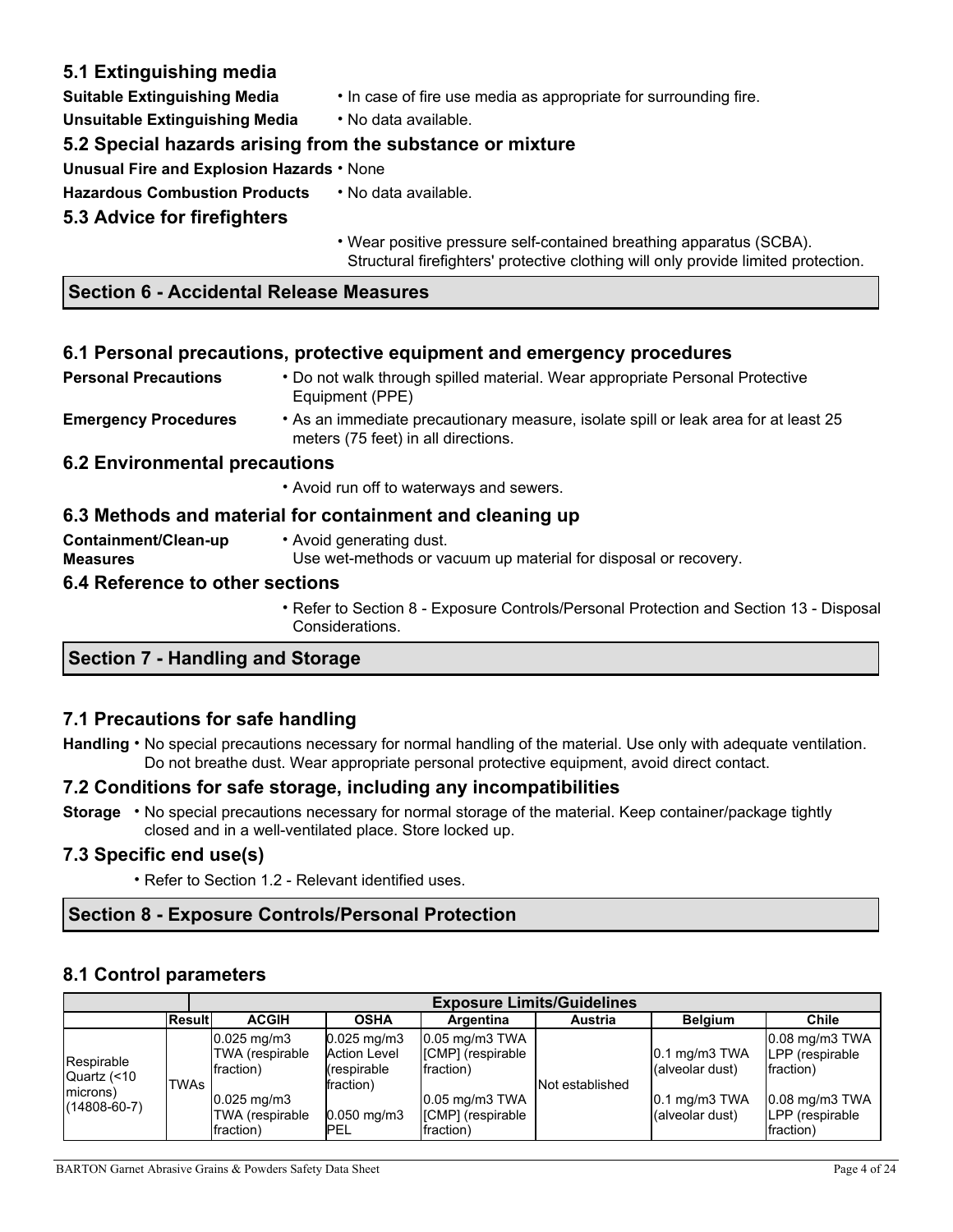|                                                          |               |                                                                                                                                                                                                                                                                                                                                                                                                                                                                                                                                                                                                                                                                                                                                                                                                                                                                             | (respirable<br>fraction)                   |                       |                                                                                                                                                                                                                                                                                                                      |                                                                                                |                        |                                                                                                            |
|----------------------------------------------------------|---------------|-----------------------------------------------------------------------------------------------------------------------------------------------------------------------------------------------------------------------------------------------------------------------------------------------------------------------------------------------------------------------------------------------------------------------------------------------------------------------------------------------------------------------------------------------------------------------------------------------------------------------------------------------------------------------------------------------------------------------------------------------------------------------------------------------------------------------------------------------------------------------------|--------------------------------------------|-----------------------|----------------------------------------------------------------------------------------------------------------------------------------------------------------------------------------------------------------------------------------------------------------------------------------------------------------------|------------------------------------------------------------------------------------------------|------------------------|------------------------------------------------------------------------------------------------------------|
|                                                          | <b>MAKs</b>   | Not established                                                                                                                                                                                                                                                                                                                                                                                                                                                                                                                                                                                                                                                                                                                                                                                                                                                             | Not established Not established            |                       | 0.15 mg/m3 TWA<br>[TMW] (yearly<br>average, valid till<br>12/31/2013, the<br>assessment<br>period is one year,<br>alveolar dust,<br>respirable fraction)<br>0.15 mg/m3 TWA<br>[TMW] (yearly<br>average, valid till<br>12/31/2013, the<br>assessment<br>period is one year,<br>alveolar dust,<br>respirable fraction) |                                                                                                | Not established        | Not established                                                                                            |
|                                                          |               |                                                                                                                                                                                                                                                                                                                                                                                                                                                                                                                                                                                                                                                                                                                                                                                                                                                                             | <b>Exposure Limits/Guidelines (Con't.)</b> |                       |                                                                                                                                                                                                                                                                                                                      |                                                                                                |                        |                                                                                                            |
|                                                          | <b>Result</b> | China                                                                                                                                                                                                                                                                                                                                                                                                                                                                                                                                                                                                                                                                                                                                                                                                                                                                       |                                            | <b>Czech Republic</b> | <b>Denmark</b>                                                                                                                                                                                                                                                                                                       |                                                                                                | <b>Finland</b>         | <b>France</b>                                                                                              |
| Respirable Quartz<br>(<10 microns)<br>$(14808 - 60 - 7)$ | <b>STELs</b>  | 2 mg/m3 STEL<br>(containing 10 - 50%<br>free SiO2, total dust);<br>1.4 mg/m3 STEL<br>(containing 50 - 80%<br>free SiO2, total dust);<br>1 mg/m3 STEL<br>(containing >80%<br>free SiO2, total dust);<br>1.4 mg/m3 STEL<br>(containing 10 - 50%<br>free SiO2, respirable<br>dust); 0.6 mg/m3<br>STEL (containing 50<br>- 80% free SiO2,<br>respirable dust); 0.4<br>mg/m3 STEL<br>(containing >80%<br>free SiO2, respirable<br>dust)<br>2 mg/m3 STEL<br>(containing 10 - 50%<br>tree $SiO2$ , total dust);<br>1.4 mg/m3 STEL<br>(containing 50 - 80%<br>free SiO2, total dust);<br>1 mg/m3 STEL<br>(containing >80%<br>free SiO2, total dust);<br>1.4 mg/m3 STEL<br>(containing 10 - 50%<br>free SiO2, respirable<br>dust); 0.6 mg/m3<br>STEL (containing 50<br>- 80% free SiO2,<br>respirable dust); 0.4<br>mg/m3 STEL<br>(containing >80%<br>free SiO2, respirable<br>dust) | Not established                            |                       | Not established                                                                                                                                                                                                                                                                                                      | Not established                                                                                |                        | Not established                                                                                            |
|                                                          |               | 0.7 mg/m3 TWA<br>(containing 50 - 80%<br>free SiO2, total dust); (dust)<br>TWAs 0.3 mg/m3 TWA<br>(containing 50 - 80% 0.1 mg/m3 TWA<br>free SiO2, respirable<br>dust); 1 mg/m3 TWA                                                                                                                                                                                                                                                                                                                                                                                                                                                                                                                                                                                                                                                                                          | 0.1 mg/m3 TWA<br>(dust)                    |                       | 0.3 mg/m3 TWA<br>(total); 0.1 mg/m3<br>TWA (respirable)<br>$0.3$ mg/m $3$ TWA<br>(total); 0.1 mg/m3<br>TWA (respirable)                                                                                                                                                                                              | 0.05 mg/m3 TWA<br>(respirable, listed<br>crystalline)<br>0.05 mg/m3 TWA<br>(respirable, listed | under Silicon dioxide, | 0.1 mg/m3 TWA<br>[VME] (restrictive<br>limit, alveolar<br>fraction)<br>0.1 mg/m3 TWA<br>[VME] (restrictive |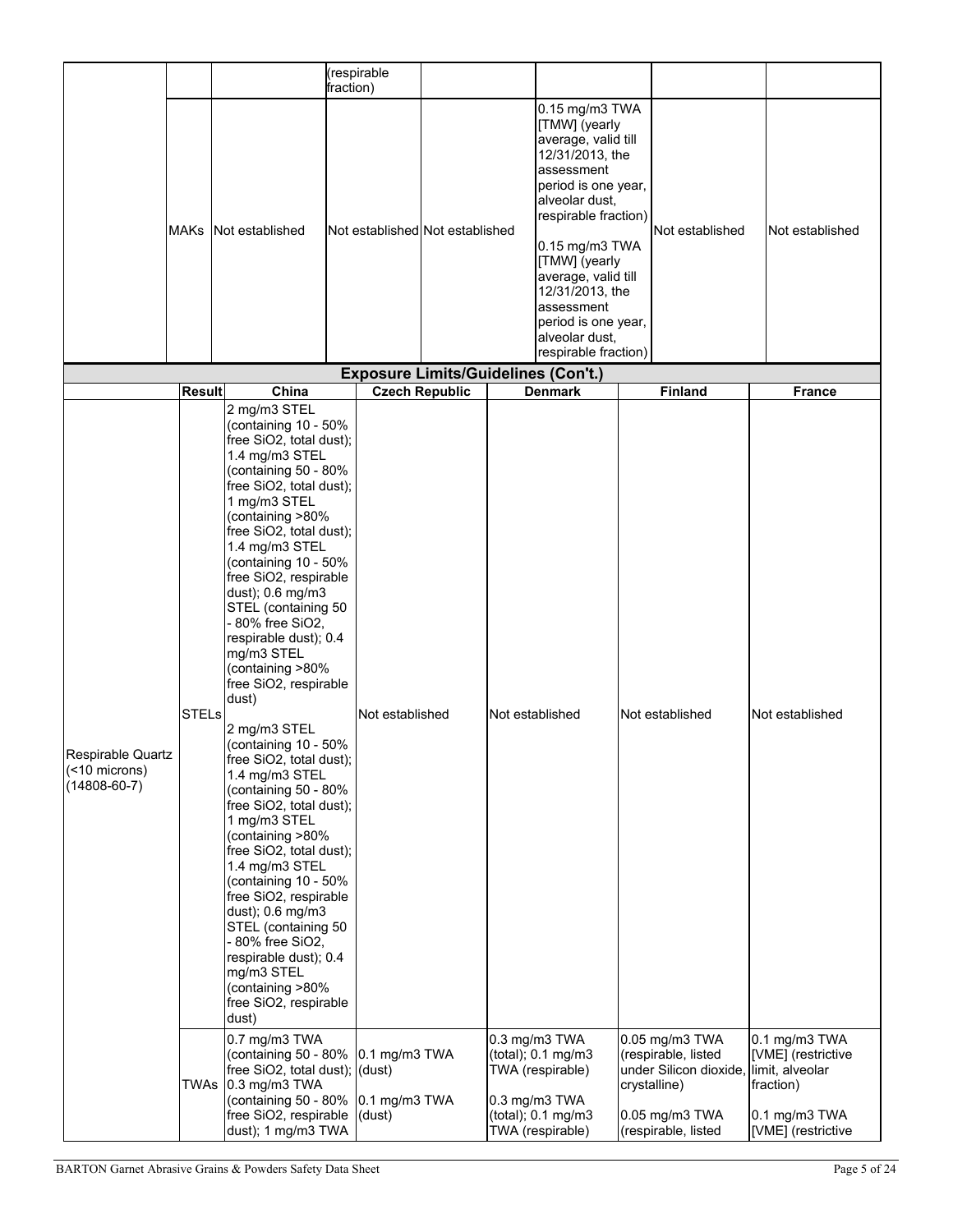|                                                                 |               | (containing 10 - 50%<br>free SiO2, total dust);<br>0.7 mg/m3 TWA<br>(containing 10 - 50%<br>free SiO2, respirable<br>dust); 0.5 mg/m3<br>TWA (containing<br>>80% free SiO2, total<br>dust); 0.2 mg/m3<br>TWA (containing<br>>80% free SiO2,<br>respirable dust)<br>0.7 mg/m3 TWA<br>(containing 50 - 80%<br>free SiO2, total dust);<br>$0.3$ mg/m $3$ TWA<br>(containing 50 - 80%<br>free SiO2, respirable<br>dust); 1 mg/m3 TWA<br>(containing 10 - 50%<br>free SiO2, total dust);<br>0.7 mg/m3 TWA<br>(containing 10 - 50%<br>free SiO2, respirable<br>dust); 0.5 mg/m3<br>TWA (containing<br>>80% free SiO2, total<br>dust); 0.2 mg/m3<br>TWA (containing<br>>80% free SiO2,<br>respirable dust) |                                                                                                                                                                                                                                                                                                                                                                  |                                                                                                                                                                                                                                                                                                                                                                                          | under Silicon dioxide, limit, alveolar<br>crystalline)                                                                                                                                                                                                                                                                                                                                                                                      | fraction)                                                                                                                          |
|-----------------------------------------------------------------|---------------|-----------------------------------------------------------------------------------------------------------------------------------------------------------------------------------------------------------------------------------------------------------------------------------------------------------------------------------------------------------------------------------------------------------------------------------------------------------------------------------------------------------------------------------------------------------------------------------------------------------------------------------------------------------------------------------------------------|------------------------------------------------------------------------------------------------------------------------------------------------------------------------------------------------------------------------------------------------------------------------------------------------------------------------------------------------------------------|------------------------------------------------------------------------------------------------------------------------------------------------------------------------------------------------------------------------------------------------------------------------------------------------------------------------------------------------------------------------------------------|---------------------------------------------------------------------------------------------------------------------------------------------------------------------------------------------------------------------------------------------------------------------------------------------------------------------------------------------------------------------------------------------------------------------------------------------|------------------------------------------------------------------------------------------------------------------------------------|
|                                                                 |               |                                                                                                                                                                                                                                                                                                                                                                                                                                                                                                                                                                                                                                                                                                     | <b>Exposure Limits/Guidelines (Con't.)</b>                                                                                                                                                                                                                                                                                                                       |                                                                                                                                                                                                                                                                                                                                                                                          |                                                                                                                                                                                                                                                                                                                                                                                                                                             |                                                                                                                                    |
|                                                                 | <b>Result</b> | Indonesia                                                                                                                                                                                                                                                                                                                                                                                                                                                                                                                                                                                                                                                                                           | Korea                                                                                                                                                                                                                                                                                                                                                            | <b>Mexico</b>                                                                                                                                                                                                                                                                                                                                                                            | <b>Netherlands</b>                                                                                                                                                                                                                                                                                                                                                                                                                          | <b>New Zealand</b>                                                                                                                 |
| Iron<br>$(7439 - 89 - 6)$                                       | TWAs          | 1 mg/m3 TWA                                                                                                                                                                                                                                                                                                                                                                                                                                                                                                                                                                                                                                                                                         | Not established                                                                                                                                                                                                                                                                                                                                                  | Not established                                                                                                                                                                                                                                                                                                                                                                          | Not established                                                                                                                                                                                                                                                                                                                                                                                                                             | Not established                                                                                                                    |
| <b>Respirable Quartz</b><br>(<10 microns)<br>$(14808 - 60 - 7)$ | <b>TWAs</b>   | $0.1$ mg/m $3$ TWA<br>(respirable<br>particulate)<br>$0.1$ mg/m $3$ TWA<br>(respirable<br>particulate)                                                                                                                                                                                                                                                                                                                                                                                                                                                                                                                                                                                              | 0.05 mg/m3 TWA<br>(respirable fraction,<br>Serial No. 264)<br>0.05 mg/m3 TWA<br>(respirable fraction,<br>Serial No. 264)                                                                                                                                                                                                                                         | $0.1$ mg/m $3$ TWA<br><b>LMPE-PPT</b><br>(respirable fraction)<br>$0.1$ mg/m $3$ TWA<br><b>LMPE-PPT</b><br>(respirable fraction)                                                                                                                                                                                                                                                         | 0.075 mg/m3 TWA<br>(respirable dust,<br>listed under Silicium<br>dioxide)<br>0.075 mg/m3 TWA<br>(respirable dust,<br>listed under Silicium<br>dioxide)                                                                                                                                                                                                                                                                                      | $0.2$ mg/m $3$ TWA<br>(respirable dust)<br>$0.2 \text{ mg/m}3$ TWA<br>(respirable dust)                                            |
|                                                                 |               |                                                                                                                                                                                                                                                                                                                                                                                                                                                                                                                                                                                                                                                                                                     | <b>Exposure Limits/Guidelines (Con't.)</b>                                                                                                                                                                                                                                                                                                                       |                                                                                                                                                                                                                                                                                                                                                                                          |                                                                                                                                                                                                                                                                                                                                                                                                                                             |                                                                                                                                    |
|                                                                 | <b>Result</b> | <b>NIOSH</b>                                                                                                                                                                                                                                                                                                                                                                                                                                                                                                                                                                                                                                                                                        | Norway                                                                                                                                                                                                                                                                                                                                                           | Poland                                                                                                                                                                                                                                                                                                                                                                                   | Russia                                                                                                                                                                                                                                                                                                                                                                                                                                      | <b>Slovak Republic</b>                                                                                                             |
| Iron<br>$(7439 - 89 - 6)$                                       | TWAs          | Not established                                                                                                                                                                                                                                                                                                                                                                                                                                                                                                                                                                                                                                                                                     | Not established                                                                                                                                                                                                                                                                                                                                                  | Not established                                                                                                                                                                                                                                                                                                                                                                          | 10 mg/m3 TWA<br>(aerosol)                                                                                                                                                                                                                                                                                                                                                                                                                   | 6.0 mg/m3 TWA<br>(total aerosol)                                                                                                   |
| <b>Respirable Quartz</b><br>(<10 microns)<br>$(14808 - 60 - 7)$ | <b>TWAs</b>   | 0.05 mg/m3 TWA<br>(respirable dust)<br>$0.05$ mg/m $3$ TWA<br>(respirable dust)                                                                                                                                                                                                                                                                                                                                                                                                                                                                                                                                                                                                                     | 0.3 mg/m3 TWA<br>(Dust containing<br>.alpha.-Quartz,<br>Cristobalite and/or<br>Tridymite is<br>evaluated by<br>summation formula,<br>total dust); 0.1<br>mg/m3 TWA (Dust<br>containing .alpha.-<br>Quartz, Cristobalite<br>and/or Tridymite is<br>evaluated by<br>summation formula,<br>respirable dust)<br>0.3 mg/m3 TWA<br>(Dust containing<br>.alpha.-Quartz, | 2 mg/m3 TWA [NDS]<br>(>50% free<br>crystalline silica,<br>inhalable fraction);<br>0.3 mg/m3 TWA<br>[NDS] (>50% free<br>crystalline silica,<br>respirable fraction);<br>4.0 mg/m3 TWA<br>[NDS] (2% to 50%<br>free crystalline silica,<br>inhalable fraction);<br>1.0 mg/m3 TWA<br>[NDS] (2% to 50%<br>free crystalline silica,<br>respirable fraction)<br>2 mg/m3 TWA [NDS]<br>(>50% free | 1 mg/m3 TWA<br>(glass, disintegration<br>aerosol, total mass of<br>aerosols, listed under 0.1 mg/m3 TWA (in<br>Silicon dioxide<br>amorphous and<br>vitreous); 1 mg/m3<br>TWA (total mass of<br>aerosols, listed under 0.1 mg/m3 TWA<br>Crystalline silicon<br>dioxide)<br>1 mg/m3 TWA<br>(glass, disintegration<br>aerosol, total mass of<br>aerosols, listed under 0.1 mg/m3 TWA<br>Silicon dioxide<br>amorphous and<br>vitreous); 1 mg/m3 | Cristobalite or<br>Tridymite, total<br>aerosol)<br>$0.1 \text{ mg/m}$ 3 TWA (in<br>Cristobalite or<br>Tridymite, total<br>aerosol) |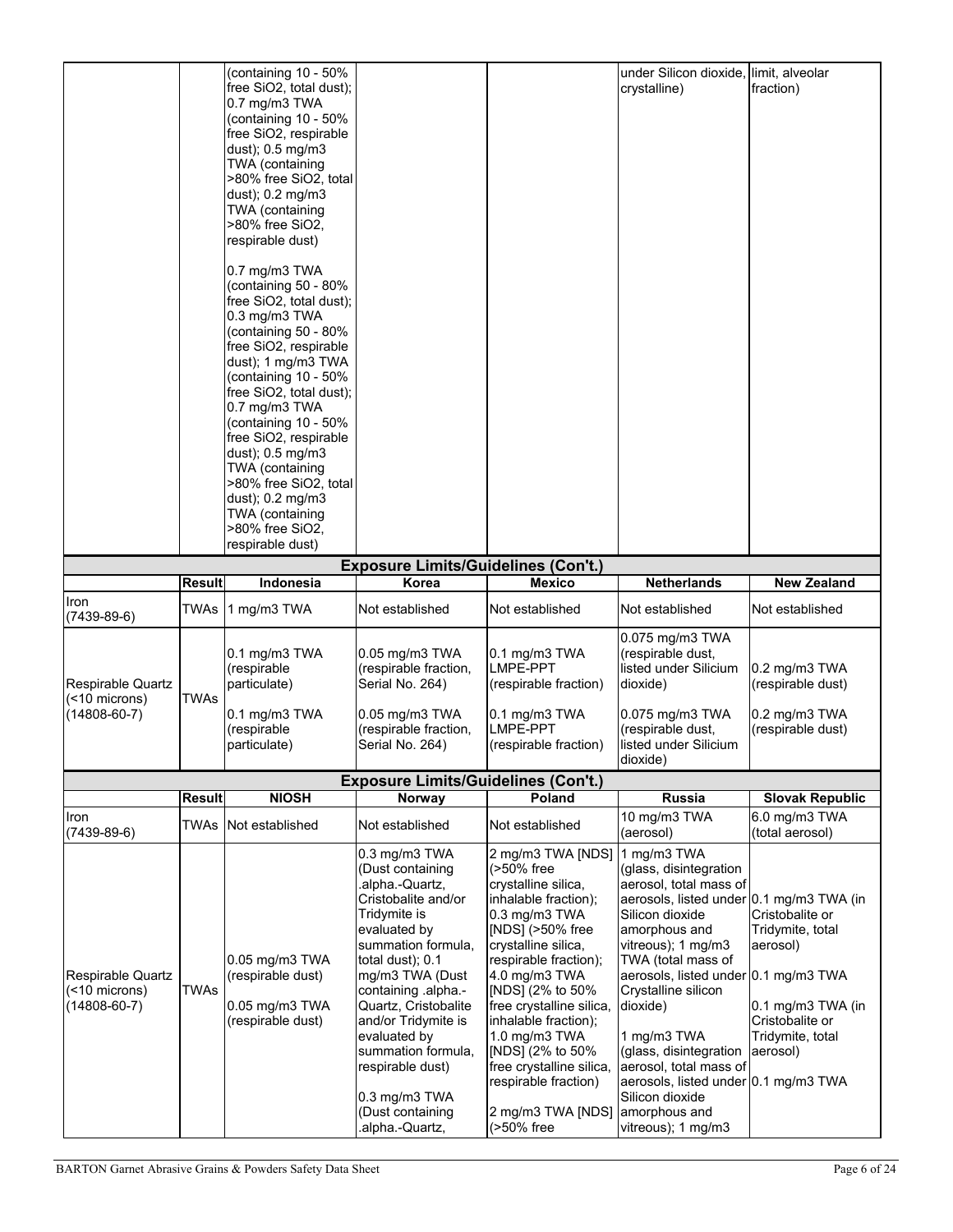|  |               |                       | Tridymite is<br>evaluated by<br>total dust); 0.1<br>evaluated by<br>respirable dust) | Cristobalite and/or<br>summation formula,<br>mg/m3 TWA (Dust<br>containing .alpha.-<br>Quartz, Cristobalite<br>and/or Tridymite is<br>summation formula, | crystalline silica,<br>inhalable fraction);<br>0.3 mg/m3 TWA<br>[NDS] (>50% free<br>crystalline silica,<br>respirable fraction);<br>4.0 mg/m3 TWA<br>[NDS] (2% to 50%<br>free crystalline silica,<br>inhalable fraction);<br>1.0 mg/m3 TWA<br>[NDS] (2% to 50%<br>free crystalline silica,<br>respirable fraction) | TWA (total mass of<br>aerosols, listed under<br>Crystalline silicon<br>dioxide)                                                                                                                                                                                                                                                                                                                                                                                                                                                            |                                  |
|--|---------------|-----------------------|--------------------------------------------------------------------------------------|----------------------------------------------------------------------------------------------------------------------------------------------------------|--------------------------------------------------------------------------------------------------------------------------------------------------------------------------------------------------------------------------------------------------------------------------------------------------------------------|--------------------------------------------------------------------------------------------------------------------------------------------------------------------------------------------------------------------------------------------------------------------------------------------------------------------------------------------------------------------------------------------------------------------------------------------------------------------------------------------------------------------------------------------|----------------------------------|
|  |               | STELs Not established | Not established                                                                      |                                                                                                                                                          | Not established                                                                                                                                                                                                                                                                                                    | 3 mg/m3 STEL<br>(glass, disintegration<br>aerosol, total mass of<br>aerosols. listed under<br>Silicon dioxide<br>amorphous and<br>vitreous); 3 mg/m3<br>STEL (regulated<br>under Quartz, total<br>mass of aerosols.<br>listed under Silicon<br>dioxide crystalline)<br>3 mg/m3 STEL<br>(glass, disintegration<br>aerosol, total mass of<br>aerosols, listed under<br>Silicon dioxide<br>amorphous and<br>vitreous); 3 mg/m3<br>STEL (regulated<br>under Quartz, total<br>mass of aerosols.<br>listed under Silicon<br>dioxide crystalline) | 0.5 mg/m3 STEL<br>0.5 mg/m3 STEL |
|  |               |                       |                                                                                      |                                                                                                                                                          | <b>Exposure Limits/Guidelines (Con't.)</b>                                                                                                                                                                                                                                                                         |                                                                                                                                                                                                                                                                                                                                                                                                                                                                                                                                            |                                  |
|  | <b>Result</b> | <b>Spain</b>          |                                                                                      |                                                                                                                                                          | <b>Sweden</b>                                                                                                                                                                                                                                                                                                      | <b>Switzerland</b>                                                                                                                                                                                                                                                                                                                                                                                                                                                                                                                         | Venezuela                        |
|  |               |                       |                                                                                      |                                                                                                                                                          |                                                                                                                                                                                                                                                                                                                    | 0.15 mg/m3 TWA [MAK]                                                                                                                                                                                                                                                                                                                                                                                                                                                                                                                       |                                  |

|                                                             | Result      | <b>Spain</b>                                                                                                                                                                                     | Sweden                                                                             | Switzerland                                                                                   | Venezuela                                                                                                                 |
|-------------------------------------------------------------|-------------|--------------------------------------------------------------------------------------------------------------------------------------------------------------------------------------------------|------------------------------------------------------------------------------------|-----------------------------------------------------------------------------------------------|---------------------------------------------------------------------------------------------------------------------------|
|                                                             | <b>MAKs</b> | Not established                                                                                                                                                                                  | Not established                                                                    | $0.15$ mg/m3 TWA [MAK]<br>(respirable dust)<br>$0.15$ mg/m $3$ TWA [MAK]<br>(respirable dust) | Not established                                                                                                           |
| Respirable Quartz<br>$(< 10$ microns)<br>$(14808 - 60 - 7)$ | TWAs        | 0.05 mg/m3 TWA [VLA-<br>ED] (reclassified IARC<br>group 2A to group 1,<br>respirable fraction)<br>0.05 mg/m3 TWA [VLA-<br>ED] (reclassified IARC<br>group 2A to group 1,<br>respirable fraction) | $0.1$ mg/m $3$ LLV<br>(respirable dust)<br>$0.1$ mg/m $3$ LLV<br>(respirable dust) | INot established                                                                              | 0.025 mg/m3 TWA<br>[VTRE-L-8/40 (respirable<br>fraction)<br>$0.025$ mg/m $3$ TWA<br>[VTRE-L-8/40 (respirable<br>fraction) |

#### **Exposure Control Notations**

#### **Switzerland**

•Respirable Quartz (<10 microns) (14808-60-7): **Carcinogens:** (Category C1A carcinogen) | **Carcinogens:** (Category C1A carcinogen) | **Developmental Risk Groups:** (Developmental Risk Group C) | **Developmental Risk Groups:** (Developmental Risk Group C) **Norway**

•Respirable Quartz (<10 microns) (14808-60-7): **Carcinogens:** (Carcinogen) | **Carcinogens:** (Carcinogen)

**Argentina**

•Respirable Quartz (<10 microns) (14808-60-7): **Carcinogens:** (A2 - Suspected human carcinogen) | **Carcinogens:** (A2 - Suspected human carcinogen) **Chile**

•Respirable Quartz (<10 microns) (14808-60-7): **Carcinogens:** (A1 - Confirmed Human Carcinogen) | **Carcinogens:** (A1 - Confirmed Human Carcinogen)

**Sweden**

•Respirable Quartz (<10 microns) (14808-60-7): **Carcinogens:** (Carcinogen) | **Carcinogens:** (Carcinogen)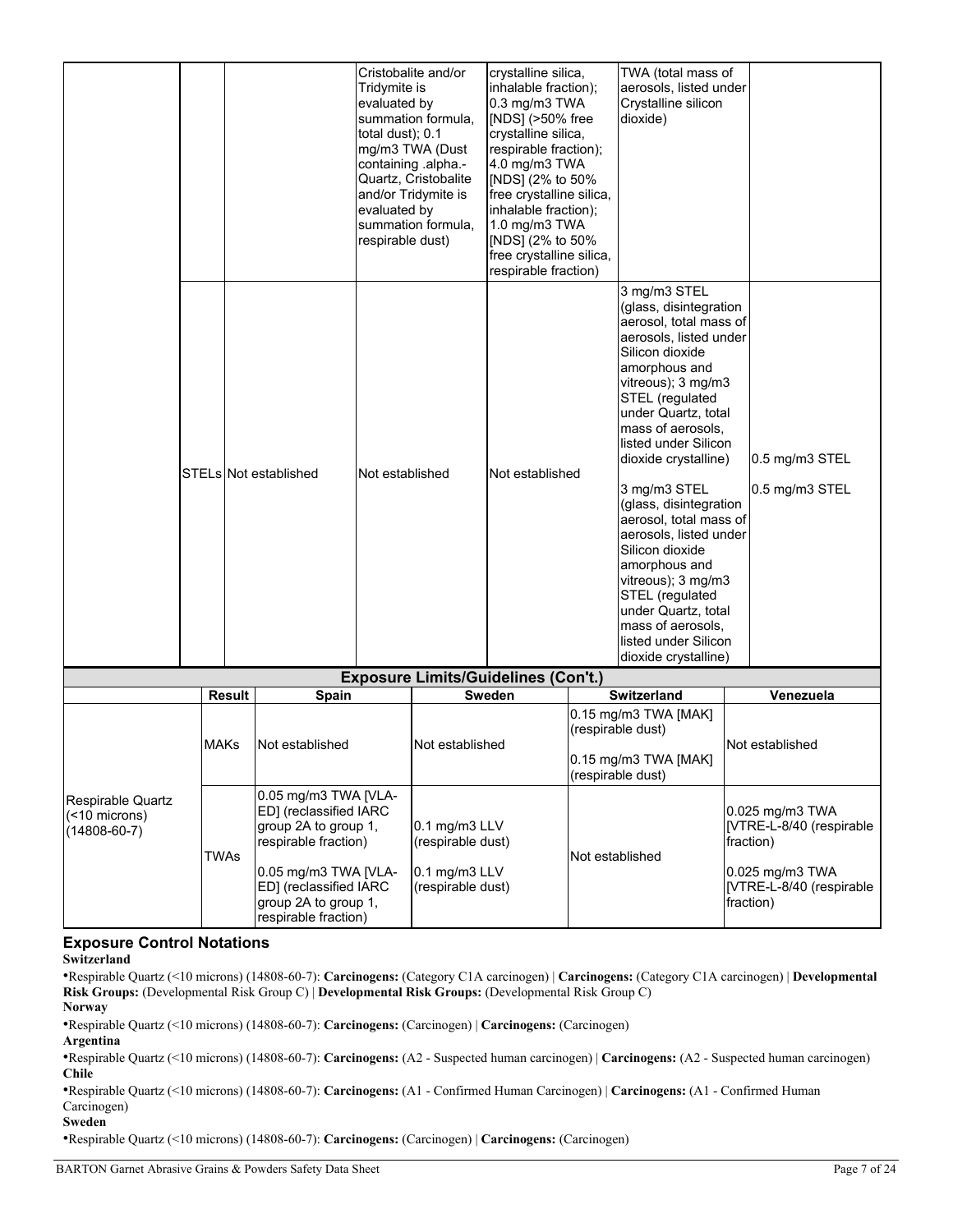#### **Venezuela**

•Respirable Quartz (<10 microns) (14808-60-7): **Ceilings:** (Present) | **Ceilings:** (Present)

#### **Germany DFG**

•Respirable Quartz (<10 microns) (14808-60-7): **Carcinogens:** (Category 1 (causes cancer in man, alveola fraction)) | **Carcinogens:** (Category 1 (causes cancer in man, alveola fraction))

# **Exposure Limits Supplemental**

#### **OSHA**

•Respirable Quartz (<10 microns) (14808-60-7): **Mineral Dusts:** ((30)/(%SiO2 + 2) mg/m3 TWA, total dust; (250)/(%SiO2 + 5) mppcf TWA, respirable fraction; (10)/(%SiO2 + 2) mg/m3 TWA, respirable fraction) | **Mineral Dusts:** ((30)/(%SiO2 + 2) mg/m3 TWA, total dust; (250)/(%SiO2 + 5) mppcf TWA, respirable fraction; (10)/(%SiO2 + 2) mg/m3 TWA, respirable fraction)

## **8.2 Exposure controls**

| Engineering              | • Good general ventilation should be used. Ventilation rates should be matched to conditions.   |
|--------------------------|-------------------------------------------------------------------------------------------------|
| <b>Measures/Controls</b> | If applicable, use process enclosures, local exhaust ventilation, or other engineering controls |
|                          | to maintain airborne levels below recommended exposure limits. If exposure limits have not      |
|                          | been established, maintain airborne levels to an acceptable level. Maintain good                |
|                          | housekeeping standards and do not allow this material to accumulate in areas where it can       |
|                          | be re-suspended in air. Clean up spills and dispose of properly.                                |

#### **Personal Protective Equipment**

| <b>Respiratory</b>                               | • For limited exposure use an N95 dust mask. For prolonged exposure use an air-purifying<br>respirator with high efficiency particulate air (HEPA) filters. Follow the OSHA respirator<br>regulations found in 29 CFR 1910.134 or European Standard EN 149. Use a NIOSH/MSHA<br>or European Standard EN 149 approved respirator if exposure limits are exceeded or<br>symptoms are experienced. |
|--------------------------------------------------|-------------------------------------------------------------------------------------------------------------------------------------------------------------------------------------------------------------------------------------------------------------------------------------------------------------------------------------------------------------------------------------------------|
| Eye/Face                                         | • Wear safety glasses.                                                                                                                                                                                                                                                                                                                                                                          |
| <b>Skin/Body</b>                                 | • Wear protective clothing and gloves.                                                                                                                                                                                                                                                                                                                                                          |
| <b>Environmental</b><br><b>Exposure Controls</b> | • Controls should be engineered to prevent release to the environment, including procedures<br>to prevent spills, atmospheric release and release to waterways. Follow best practice for site                                                                                                                                                                                                   |

**Key to abbreviations** 

|            | ACGIH = American Conference of Governmental Industrial<br>Hygiene                   |            | PEL = Permissible Exposure Level determined by the Occupational Safety and<br>Health Administration (OSHA)     |
|------------|-------------------------------------------------------------------------------------|------------|----------------------------------------------------------------------------------------------------------------|
| <b>LLV</b> | $E$ Limit Level Value is the exposure limit for 8-hour work<br>dav                  |            | STEL = Short Term Exposure Limits are based on 15-minute exposures                                             |
| <b>MAK</b> | $=$ Maximale Arbeitsplatz Konzentration is the maximum<br>permissible concentration |            | STEV = Short Term Exposure Value                                                                               |
| MAC        | = Maximum Allowable Concentration                                                   | <b>TLV</b> | = Threshold Limit Value determined by the American Conference of<br>Governmental Industrial Hygienists (ACGIH) |
|            | NIOSH = National Institute of Occupational Safety and Health                        |            | TWA = Time-Weighted Averages are based on 8h/day, 40h/week exposures                                           |
|            | OSHA = Occupational Safety and Health Administration                                |            |                                                                                                                |

# **Section 9 - Physical and Chemical Properties**

# **9.1 Information on Basic Physical and Chemical Properties**

management and disposal of waste.

| <b>Material Description</b>       |                             |                              |                                               |
|-----------------------------------|-----------------------------|------------------------------|-----------------------------------------------|
| <b>Physical Form</b>              | Solid                       | Appearance/Description       | Reddish brown to pink grains with<br>no odor. |
| Color                             | Reddish brown to pink.      | Odor                         | Odorless                                      |
| <b>Particulate Size</b>           | Varies upon customer demand | <b>Odor Threshold</b>        | Data lacking                                  |
| <b>General Properties</b>         |                             |                              |                                               |
| <b>Boiling Point</b>              | Data lacking                | Melting Point/Freezing Point | 1315 °C(2399 °F)                              |
| <b>Decomposition Temperature</b>  | > 750 °C(> 1382 °F)         | pH                           | Not relevant                                  |
| Specific Gravity/Relative Density | $= 4.1$ Water=1             | <b>Bulk Density</b>          | $2.4$ g/cm <sup>3</sup>                       |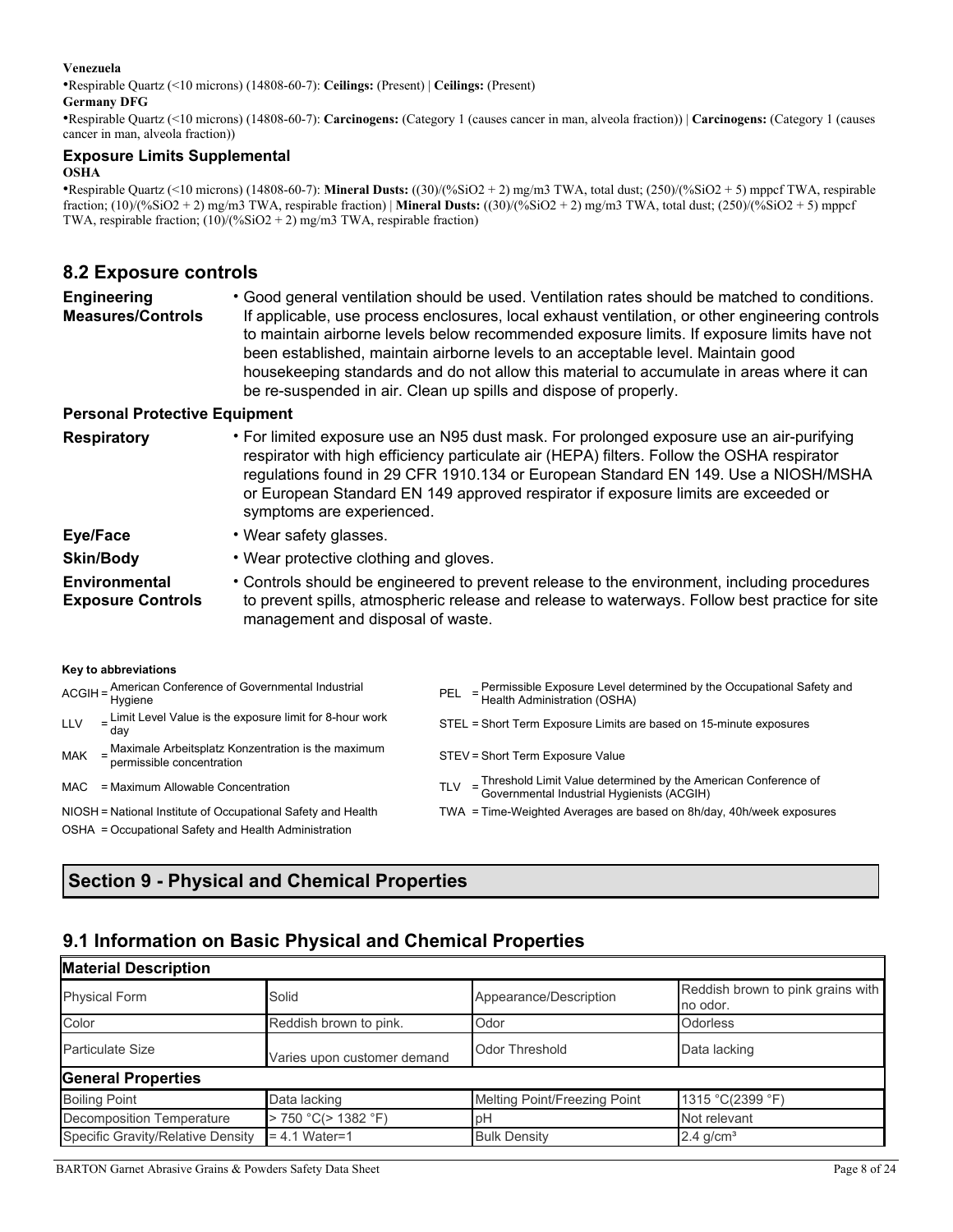| <b>Water Solubility</b>                       | Insoluble     | Viscosity             | Data lacking |
|-----------------------------------------------|---------------|-----------------------|--------------|
| <b>Explosive Properties</b>                   | Non-explosive | Oxidizing Properties: | Data lacking |
| <b>Volatility</b>                             |               |                       |              |
| Vapor Pressure                                | Not relevant  | <b>Vapor Density</b>  | Not relevant |
| <b>Evaporation Rate</b>                       | Not relevant  | VOC (Wt.)             | Not relevant |
| Flammability                                  |               |                       |              |
| <b>Flash Point</b>                            | Not relevant  | UEL                   | Not relevant |
| <b>LEL</b>                                    | Not relevant  | Autoignition          | Data lacking |
| Flammability (solid, gas)                     | Non-flammable |                       |              |
| Environmental                                 |               |                       |              |
| <b>Octanol/Water Partition</b><br>coefficient | Data lacking  |                       |              |

## **9.2 Other Information**

• No additional physical and chemical parameters noted.

### **Section 10: Stability and Reactivity**

## **10.1 Reactivity**

• No dangerous reaction known under conditions of normal use.

### **10.2 Chemical stability**

• Stable

## **10.3 Possibility of hazardous reactions**

• Hazardous polymerization will not occur.

#### **10.4 Conditions to avoid**

• No data available.

## **10.5 Incompatible materials**

• None known.

## **10.6 Hazardous decomposition products**

• None known.

# **Section 11 - Toxicological Information**

### **11.1 Information on toxicological effects**

| <b>Components</b>                                            |                |                                                                                                                                                                                                                                                                                                                                                                                                                                                                                                                                                                                                                                                                                                                                                                                                                                                                                                                                                                                                                                                                                                                                                                                                                                                                                                                                                                |  |  |
|--------------------------------------------------------------|----------------|----------------------------------------------------------------------------------------------------------------------------------------------------------------------------------------------------------------------------------------------------------------------------------------------------------------------------------------------------------------------------------------------------------------------------------------------------------------------------------------------------------------------------------------------------------------------------------------------------------------------------------------------------------------------------------------------------------------------------------------------------------------------------------------------------------------------------------------------------------------------------------------------------------------------------------------------------------------------------------------------------------------------------------------------------------------------------------------------------------------------------------------------------------------------------------------------------------------------------------------------------------------------------------------------------------------------------------------------------------------|--|--|
| Iron (0.01% TO<br>$0.2\%$                                    | 7439-<br>89-6  | Acute Toxicity: Ingestion/Oral-Rat LD50 • 750 mg/kg; Blood:Changes in serum composition (e.g., TP,<br>bilirubin cholesterol); Biochemical: Enzyme inhibition, induction, or change in blood or tissue<br>levels: Transaminases                                                                                                                                                                                                                                                                                                                                                                                                                                                                                                                                                                                                                                                                                                                                                                                                                                                                                                                                                                                                                                                                                                                                 |  |  |
| Respirable<br>Quartz (<10<br>$ microns\rangle$ (<<br>$0.1\%$ | 14808-<br>60-7 | <b>Acute Toxicity:</b> Inhalation-Human TCLo • 16 mppcf 8 Hour(s) 17.9 Year(s)-Intermittent; Lungs, Thorax, or<br>Respiration:Fibrosis, focal (pneumoconiosis); Lungs, Thorax, or Respiration:Cough; Lungs, Thorax, or<br>Respiration:Dyspnea; Inhalation-Rat TCLo · 200 mg/kg; Lungs, Thorax, or Respiration:Fibrosis, focal<br>(pneumoconiosis); Lungs, Thorax, or Respiration: Other changes; Nutritional and Gross Metabolic: Changes in<br>Chemistry or Temperature: Fe;<br>Multi-dose Toxicity: Inhalation-Hamster TCLo · 3 mg/m <sup>3</sup> 6 Hour(s) 78 Week(s)-Intermittent; Lungs, Thorax, or<br>Respiration: Fibrosis (interstitial); Lungs, Thorax, or Respiration: Changes in lung weight; Inhalation-Rat TCLo<br>. 6.2 mg/m <sup>3</sup> 6 Hour(s) 6 Week(s)-Intermittent; Lungs, Thorax, or Respiration: Other changes; Blood: Changes in<br>spleen; Immunological Including Allergic: Increase in cellular immune response; Inhalation-Rat TCLo · 80<br>mg/m <sup>3</sup> 26 Week(s)-Intermittent; Lungs, Thorax, or Respiration: Fibrosis, focal (pneumoconiosis);<br>Blood: Changes in spleen: Immunological Including Allergic: Decrease in cellular immune response:<br>Tumorigen / Carcinogen: Inhalation-Rat TCLo . 50 mg/m <sup>3</sup> 6 Hour(s) 71 Week(s)-Intermittent;<br>Tumorigenic:Carcinogenic by RTECS criteria; Liver:Tumors |  |  |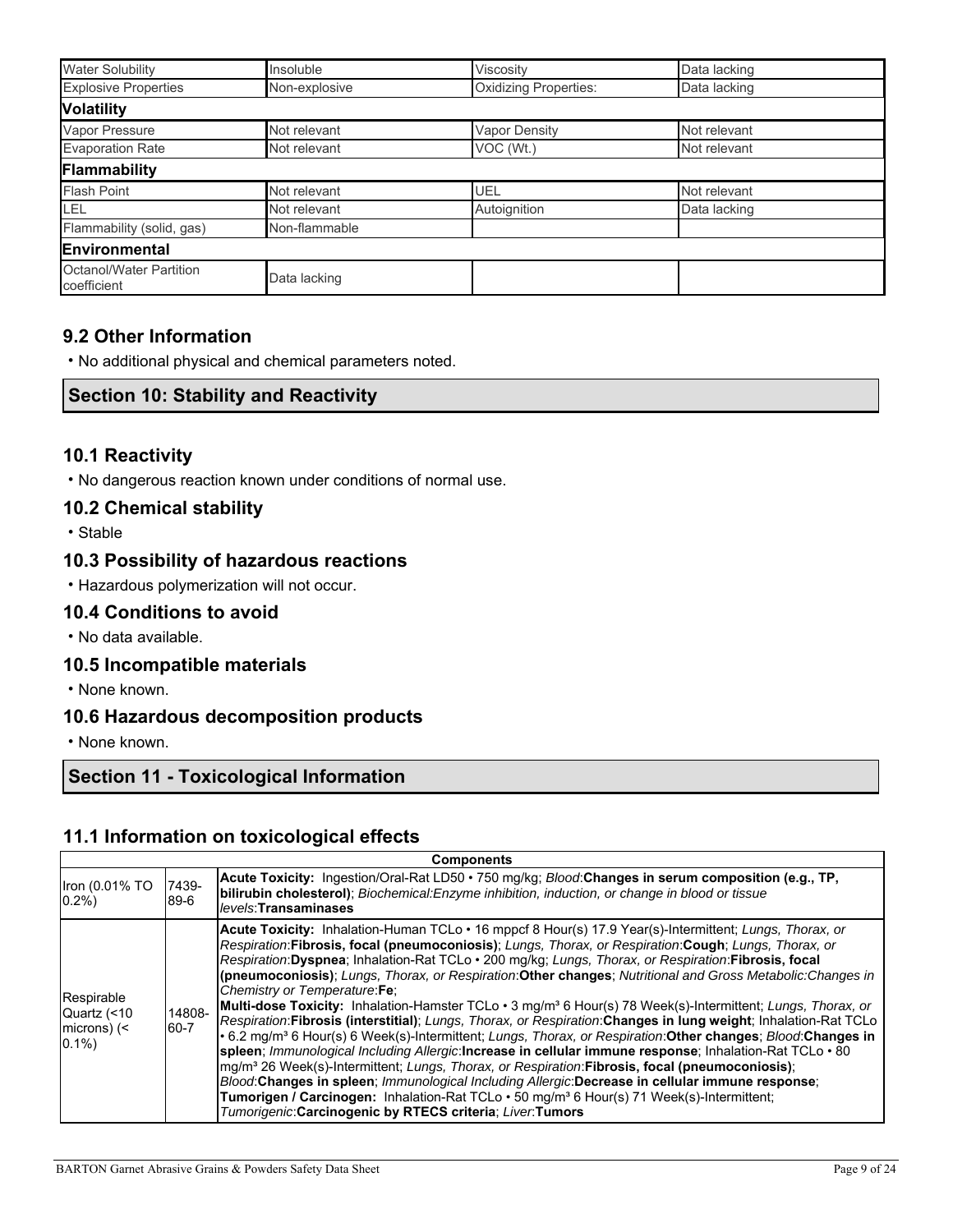| <b>GHS Properties</b>            | Classification                                                                                                                                                   |
|----------------------------------|------------------------------------------------------------------------------------------------------------------------------------------------------------------|
| Skin sensitization               | <b>EU/CLP</b> ·Data lacking<br>OSHA HCS 2012. Data lacking<br><b>WHMIS 2015</b> Data lacking                                                                     |
| <b>Toxicity for Reproduction</b> | EU/CLP.Data lacking<br>OSHA HCS 2012. Data lacking<br>WHMIS 2015. Data lacking                                                                                   |
| <b>Germ Cell Mutagenicity</b>    | EU/CLP.Data lacking<br>OSHA HCS 2012. Data lacking<br><b>WHMIS 2015</b> Data lacking                                                                             |
| <b>Aspiration Hazard</b>         | <b>EU/CLP</b> ·Data lacking<br>OSHA HCS 2012. Data lacking<br>WHMIS 2015. Data lacking                                                                           |
| Respiratory sensitization        | EU/CLP.Data lacking<br>OSHA HCS 2012. Data lacking<br><b>WHMIS 2015</b> Data lacking                                                                             |
| Carcinogenicity                  | EU/CLP.Data lacking<br>OSHA HCS 2012. Data lacking<br>WHMIS 2015. Data lacking                                                                                   |
| STOT-RE                          | EU/CLP.Data lacking<br>OSHA HCS 2012. Data lacking<br><b>WHMIS 2015</b> Data lacking                                                                             |
| STOT-SE                          | EU/CLP.Data lacking<br>OSHA HCS 2012• Specific Target Organ Toxicity Single Exposure 3: Respiratory<br><b>Tract Irritation</b><br><b>WHMIS 2015</b> Data lacking |
| Acute toxicity                   | <b>EU/CLP</b> ·Data lacking<br>OSHA HCS 2012. Data lacking<br>WHMIS 2015•Data lacking                                                                            |
| Serious eye damage/Irritation    | <b>EU/CLP</b> ·Data lacking<br>OSHA HCS 2012. Data lacking<br><b>WHMIS 2015</b> Data lacking                                                                     |
| Skin corrosion/Irritation        | EU/CLP.Data lacking<br>OSHA HCS 2012. Data lacking<br><b>WHMIS 2015</b> Data lacking                                                                             |

## **Potential Health Effects**

| <b>Inhalation</b>                          |                                                                                                                                                                         |
|--------------------------------------------|-------------------------------------------------------------------------------------------------------------------------------------------------------------------------|
| Acute<br>(Immediate)                       | • May cause respiratory irritation.                                                                                                                                     |
| <b>Chronic</b><br>(Delayed)<br><b>Skin</b> | • Inhalation of respirable dusts containing crystalline silica above applicable regulatory PEL's may<br>cause lung injury or disease including silicosis and/or cancer. |
| <b>Acute</b><br>(Immediate)                | • May cause abrasions.                                                                                                                                                  |
| <b>Chronic</b><br>(Delayed)                | • No data available                                                                                                                                                     |
| Eye                                        |                                                                                                                                                                         |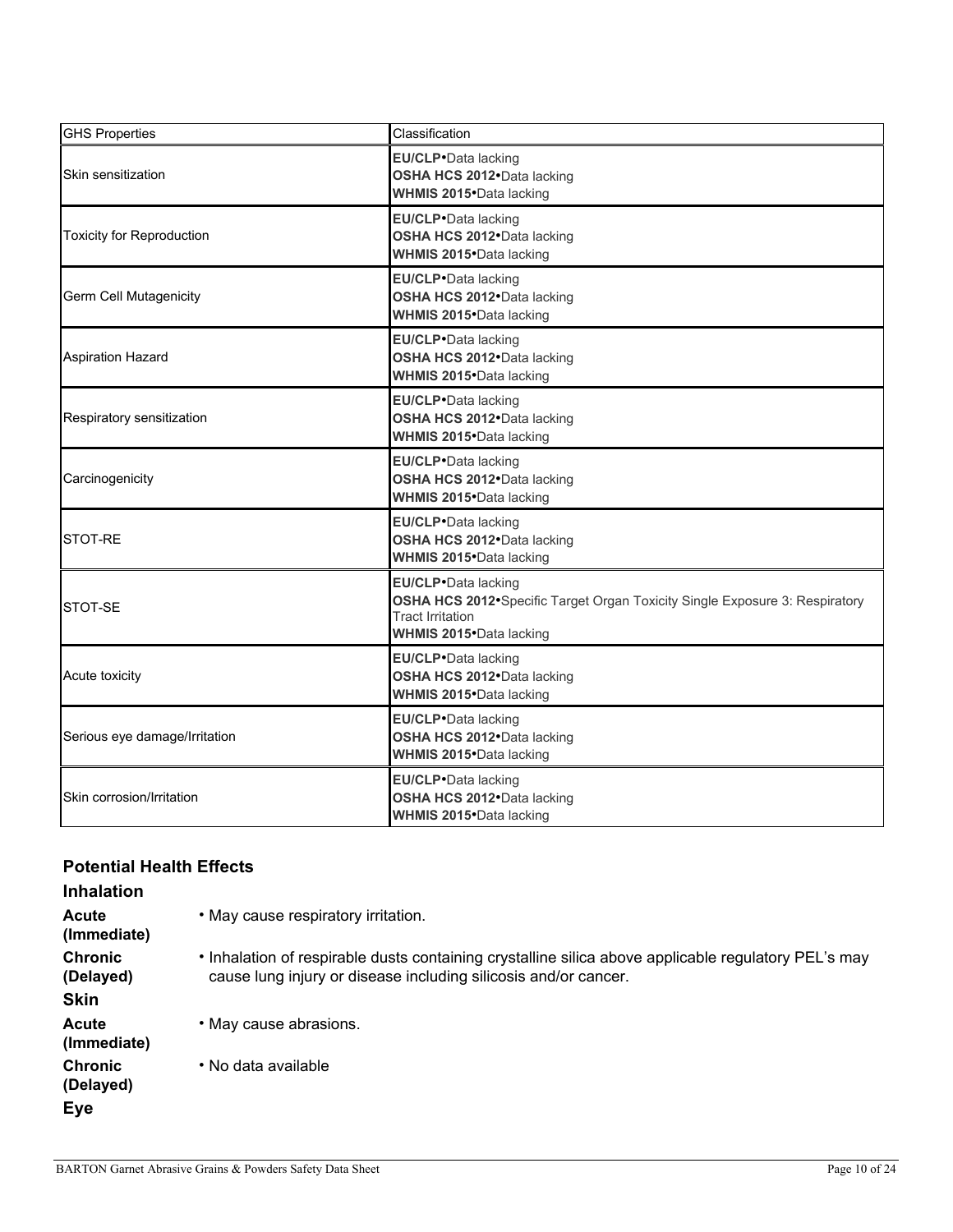| <b>Acute</b><br>(Immediate)    | • Exposure to dust may cause irritation.                                                                  |  |  |  |
|--------------------------------|-----------------------------------------------------------------------------------------------------------|--|--|--|
| <b>Chronic</b><br>(Delayed)    | • No data available                                                                                       |  |  |  |
| Ingestion                      |                                                                                                           |  |  |  |
| <b>Acute</b><br>(Immediate)    | • No known eff ects, however ingestion not recommended.                                                   |  |  |  |
| <b>Chronic</b><br>(Delayed)    | • No data available                                                                                       |  |  |  |
| Carcinogenic<br><b>Effects</b> | • Carcinogen classification does not apply to the material due to the low amount of respirable<br>quartz. |  |  |  |
| <b>Carcinogenic Effects</b>    |                                                                                                           |  |  |  |

| <b>VAIVIIIVUUIIIU LIIUUS</b>        |            |                      |                        |  |  |  |
|-------------------------------------|------------|----------------------|------------------------|--|--|--|
|                                     | CAS        | <b>IARC</b>          | <b>NTP</b>             |  |  |  |
| Respirable Quartz (<10)<br>(microns | 14808-60-7 | Group 1-Carcinogenic | Known Human Carcinogen |  |  |  |

#### **Key to abbreviations**

LD = Lethal Dose

TC = Toxic Concentration

## **Section 12 - Ecological Information**

## **12.1 Toxicity**

• Material data lacking.

### **12.2 Persistence and degradability**

• Material data lacking.

#### **12.3 Bioaccumulative potential**

• Material data lacking.

### **12.4 Mobility in Soil**

• Material data lacking.

### **12.5 Results of PBT and vPvB assessment**

• No PBT and vPvB assessment has been conducted.

#### **12.6 Other adverse effects**

• No studies have been found.

## **Section 13 - Disposal Considerations**

#### **13.1 Waste treatment methods**

|                      | $C$ eatian dd Tuananaut Information                                                                                      |
|----------------------|--------------------------------------------------------------------------------------------------------------------------|
| Packaging<br>waste   | • Dispose of content and/or container in accordance with local, regional, national, and/or<br>international regulations. |
| <b>Product waste</b> | • Dispose of content and/or container in accordance with local, regional, national, and/or<br>international regulations. |

#### **Section 14 - Transport Information**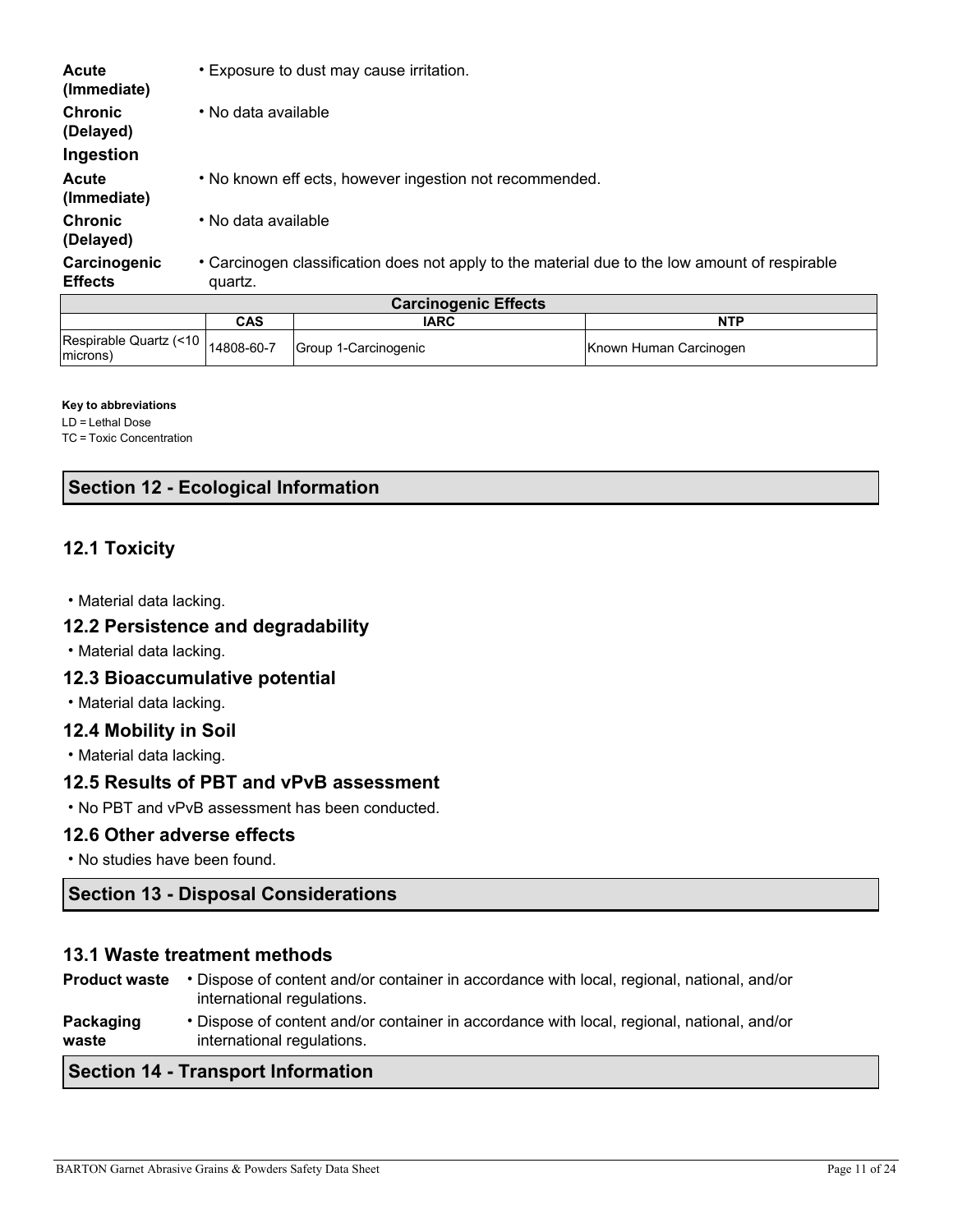|                  | <b>14.1 UN</b><br>number | 14.2 UN proper<br>shipping name | 14.3 Transport hazard<br>class(es) | 14.4 Packing<br>group | <b>14.5 Environmental</b><br>hazards |
|------------------|--------------------------|---------------------------------|------------------------------------|-----------------------|--------------------------------------|
| <b>DOT</b>       | <b>NDA</b>               | Not Regulated                   | <b>NDA</b>                         | <b>NDA</b>            | <b>NDA</b>                           |
| <b>TDG</b>       | <b>NDA</b>               | Not Regulated                   | <b>NDA</b>                         | <b>NDA</b>            | <b>NDA</b>                           |
| <b>IMO/IMDG</b>  | <b>NDA</b>               | Not Regulated                   | <b>NDA</b>                         | <b>NDA</b>            | <b>NDA</b>                           |
| <b>IATA/ICAO</b> | <b>NDA</b>               | Not Regulated                   | <b>NDA</b>                         | <b>NDA</b>            | <b>NDA</b>                           |

#### **14.6 Special precautions for user** • None specified.

**14.7 Transport in bulk according to Annex II of Marpol and the IBC Code** • Data lacking.

## **Section 15 - Regulatory Information**

• Chronic

## **15.1 Safety, health and environmental regulations/legislation specific for the substance or mixture**

• Note: Almandine-Ferric Aluminum Silicate (Garnet) and minor constituents are a naturally occurring minerals and therefore are exempted from TSCA regulations in accordance with 710.4(b)(1).

**SARA Hazard** 

# **Classifications**

|                                       |                          |                                 |            |           | <b>Inventory</b>          |     |                    |                  |           |                  |
|---------------------------------------|--------------------------|---------------------------------|------------|-----------|---------------------------|-----|--------------------|------------------|-----------|------------------|
| Component                             |                          | <b>CAS</b><br><b>Canada DSL</b> |            |           | <b>Canada NDSL</b>        |     | China              | <b>EU EINECS</b> |           | <b>EU ELNICS</b> |
| Almandine-Ferric<br>Aluminum Silicate | 1302-62-1                |                                 | No         |           | No                        | No  |                    | No               |           | No               |
| Respirable Quartz<br>(                | 14808-60-                |                                 | Yes        |           | No                        |     | Yes<br>Yes         |                  |           | No               |
| Feldspars                             | 68476-25-<br>5           |                                 | <b>No</b>  |           | Yes                       | Yes |                    | Yes              |           | No               |
| Hornblende                            | 12178-42-<br>6           |                                 | No         |           | No                        | No  |                    | No               |           | No               |
| Iron                                  | 7439-89-6                |                                 | Yes        |           | No                        | Yes |                    | Yes              |           | No               |
|                                       |                          |                                 |            |           | <b>Inventory (Con't.)</b> |     |                    |                  |           |                  |
| Component                             |                          |                                 | <b>CAS</b> |           | <b>Korea KECL</b>         |     | <b>New Zealand</b> |                  |           | <b>TSCA</b>      |
| Almandine-Ferric Aluminum<br>Silicate |                          |                                 | 1302-62-1  | <b>No</b> |                           |     | Yes                |                  | <b>No</b> |                  |
| Respirable Quartz (<10<br>microns)    | Yes<br>14808-60-7<br>Yes |                                 | Yes        |           |                           |     |                    |                  |           |                  |
| Feldspars                             | 68476-25-5<br>Yes        |                                 |            | Yes       |                           | Yes |                    |                  |           |                  |
| Hornblende                            |                          |                                 | 12178-42-6 | No        |                           | No  |                    | No               |           |                  |
| Iron                                  |                          |                                 | 7439-89-6  | Yes       |                           |     | Yes                |                  | Yes       |                  |

## **Belgium**

### **Labor**

| <b>Belgium - Substances and Preparations - Carcinogens and Mutagens</b>    |            |            |
|----------------------------------------------------------------------------|------------|------------|
| $\cdot$ Iron                                                               | 7439-89-6  | Not Listed |
| •Feldspars                                                                 | 68476-25-5 | Not Listed |
| •Almandine-Ferric Aluminum Silicate                                        | 1302-62-1  | Not Listed |
| •Respirable Quartz (<10 microns)                                           | 14808-60-7 | Not Listed |
| •Hornblende                                                                | 12178-42-6 | Not Listed |
| Belgium - Substances and Preparations - Suspected Carcinogens and Mutagens |            |            |
| $\cdot$ Iron                                                               | 7439-89-6  | Not Listed |
| •Feldspars                                                                 | 68476-25-5 | Not Listed |
| •Almandine-Ferric Aluminum Silicate                                        | 1302-62-1  | Not Listed |
| •Respirable Quartz (<10 microns)                                           | 14808-60-7 |            |
| •Hornblende                                                                | 12178-42-6 | Not Listed |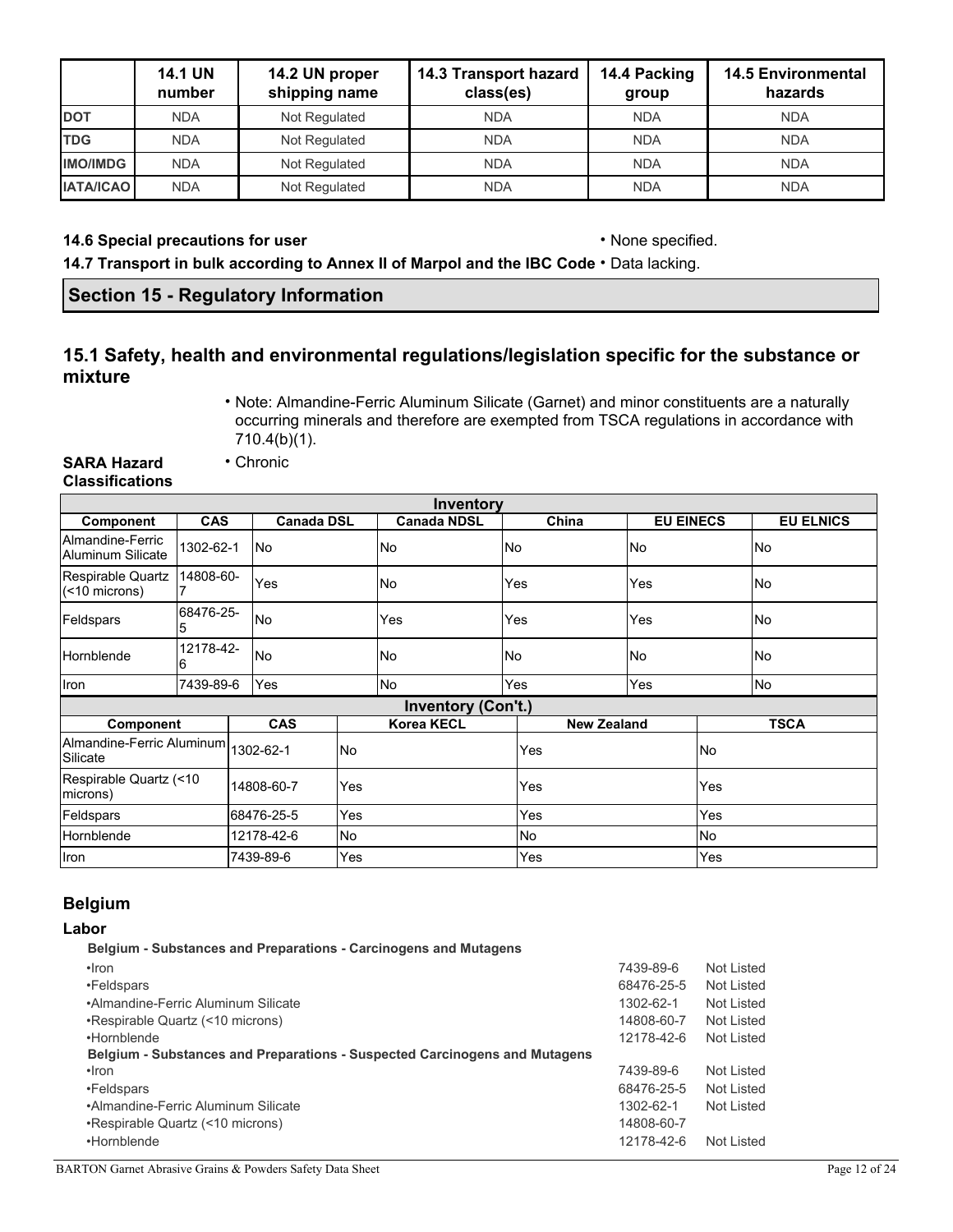## **Canada**

#### **Labor**

#### **Canada - WHMIS - Classifications of Substances**

| •Iron                                                             | 7439-89-6  | Uncontrolled product<br>according to WHMIS<br>classification criteria                                                                                                                                                            |
|-------------------------------------------------------------------|------------|----------------------------------------------------------------------------------------------------------------------------------------------------------------------------------------------------------------------------------|
| •Feldspars                                                        | 68476-25-5 | Not Listed                                                                                                                                                                                                                       |
| •Almandine-Ferric Aluminum Silicate                               | 1302-62-1  | Not Listed                                                                                                                                                                                                                       |
| •Respirable Quartz (<10 microns)                                  | 14808-60-7 | D2A (In certain cases, this<br>classification does not apply.<br>For more information,<br>consult the section<br>Substance Specific Issues -<br>Silica, crystalline,<br>encapsulated on Health<br><b>Canada's WHMIS Division</b> |
|                                                                   |            | website.)                                                                                                                                                                                                                        |
| •Hornblende<br><b>Canada - WHMIS - Ingredient Disclosure List</b> | 12178-42-6 | Not Listed                                                                                                                                                                                                                       |
| $\cdot$ Iron                                                      | 7439-89-6  | Not Listed                                                                                                                                                                                                                       |
| •Feldspars                                                        | 68476-25-5 | Not Listed                                                                                                                                                                                                                       |
| •Almandine-Ferric Aluminum Silicate                               | 1302-62-1  | Not Listed                                                                                                                                                                                                                       |
| •Respirable Quartz (<10 microns)                                  | 14808-60-7 | 1%                                                                                                                                                                                                                               |
| •Hornblende                                                       | 12178-42-6 | Not Listed                                                                                                                                                                                                                       |
|                                                                   |            |                                                                                                                                                                                                                                  |
| Environment                                                       |            |                                                                                                                                                                                                                                  |
| <b>Canada - CEPA - Priority Substances List</b>                   |            |                                                                                                                                                                                                                                  |
| $\cdot$ Iron                                                      | 7439-89-6  | Not Listed                                                                                                                                                                                                                       |
| •Feldspars                                                        | 68476-25-5 | Not Listed                                                                                                                                                                                                                       |
| •Almandine-Ferric Aluminum Silicate                               | 1302-62-1  | Not Listed                                                                                                                                                                                                                       |
| •Respirable Quartz (<10 microns)                                  | 14808-60-7 | Not Listed                                                                                                                                                                                                                       |
| •Hornblende                                                       | 12178-42-6 | Not Listed                                                                                                                                                                                                                       |
| China                                                             |            |                                                                                                                                                                                                                                  |
| Environment                                                       |            |                                                                                                                                                                                                                                  |
| <b>China - Ozone Depleting Substances - First Schedule</b>        |            |                                                                                                                                                                                                                                  |
| $\cdot$ Iron                                                      | 7439-89-6  | Not Listed                                                                                                                                                                                                                       |
| •Feldspars                                                        | 68476-25-5 | Not Listed                                                                                                                                                                                                                       |
| •Almandine-Ferric Aluminum Silicate                               | 1302-62-1  | Not Listed                                                                                                                                                                                                                       |
| •Respirable Quartz (<10 microns)                                  | 14808-60-7 | Not Listed                                                                                                                                                                                                                       |
| •Hornblende                                                       | 12178-42-6 | Not Listed                                                                                                                                                                                                                       |
| <b>China - Ozone Depleting Substances - Second Schedule</b>       |            |                                                                                                                                                                                                                                  |
| •Iron                                                             | 7439-89-6  | Not Listed                                                                                                                                                                                                                       |
| •Feldspars                                                        | 68476-25-5 | Not Listed                                                                                                                                                                                                                       |
| •Almandine-Ferric Aluminum Silicate                               | 1302-62-1  | Not Listed                                                                                                                                                                                                                       |
| •Respirable Quartz (<10 microns)                                  | 14808-60-7 | Not Listed                                                                                                                                                                                                                       |
| •Hornblende                                                       | 12178-42-6 | Not Listed                                                                                                                                                                                                                       |
| China - Ozone Depleting Substances - Third Schedule               |            |                                                                                                                                                                                                                                  |
| $\cdot$ Iron                                                      | 7439-89-6  | Not Listed                                                                                                                                                                                                                       |
| •Feldspars                                                        | 68476-25-5 | Not Listed                                                                                                                                                                                                                       |
| •Almandine-Ferric Aluminum Silicate                               | 1302-62-1  | Not Listed                                                                                                                                                                                                                       |
| •Respirable Quartz (<10 microns)                                  | 14808-60-7 | Not Listed                                                                                                                                                                                                                       |
| •Hornblende                                                       | 12178-42-6 | Not Listed                                                                                                                                                                                                                       |
| Other                                                             |            |                                                                                                                                                                                                                                  |
| China - Annex   &    - Controlled Chemicals Lists                 |            |                                                                                                                                                                                                                                  |
| $\cdot$ Iron                                                      | 7439-89-6  | Not Listed                                                                                                                                                                                                                       |
| •Feldspars                                                        | 68476-25-5 | Not Listed                                                                                                                                                                                                                       |
| •Almandine-Ferric Aluminum Silicate                               | 1302-62-1  | Not Listed                                                                                                                                                                                                                       |
| •Respirable Quartz (<10 microns)                                  | 14808-60-7 | Not Listed                                                                                                                                                                                                                       |
| •Hornblende                                                       | 12178-42-6 | Not Listed                                                                                                                                                                                                                       |
|                                                                   |            |                                                                                                                                                                                                                                  |
| <b>China - Catalog of Hypertoxic Chemicals</b>                    |            |                                                                                                                                                                                                                                  |
| •Iron                                                             | 7439-89-6  | Not Listed                                                                                                                                                                                                                       |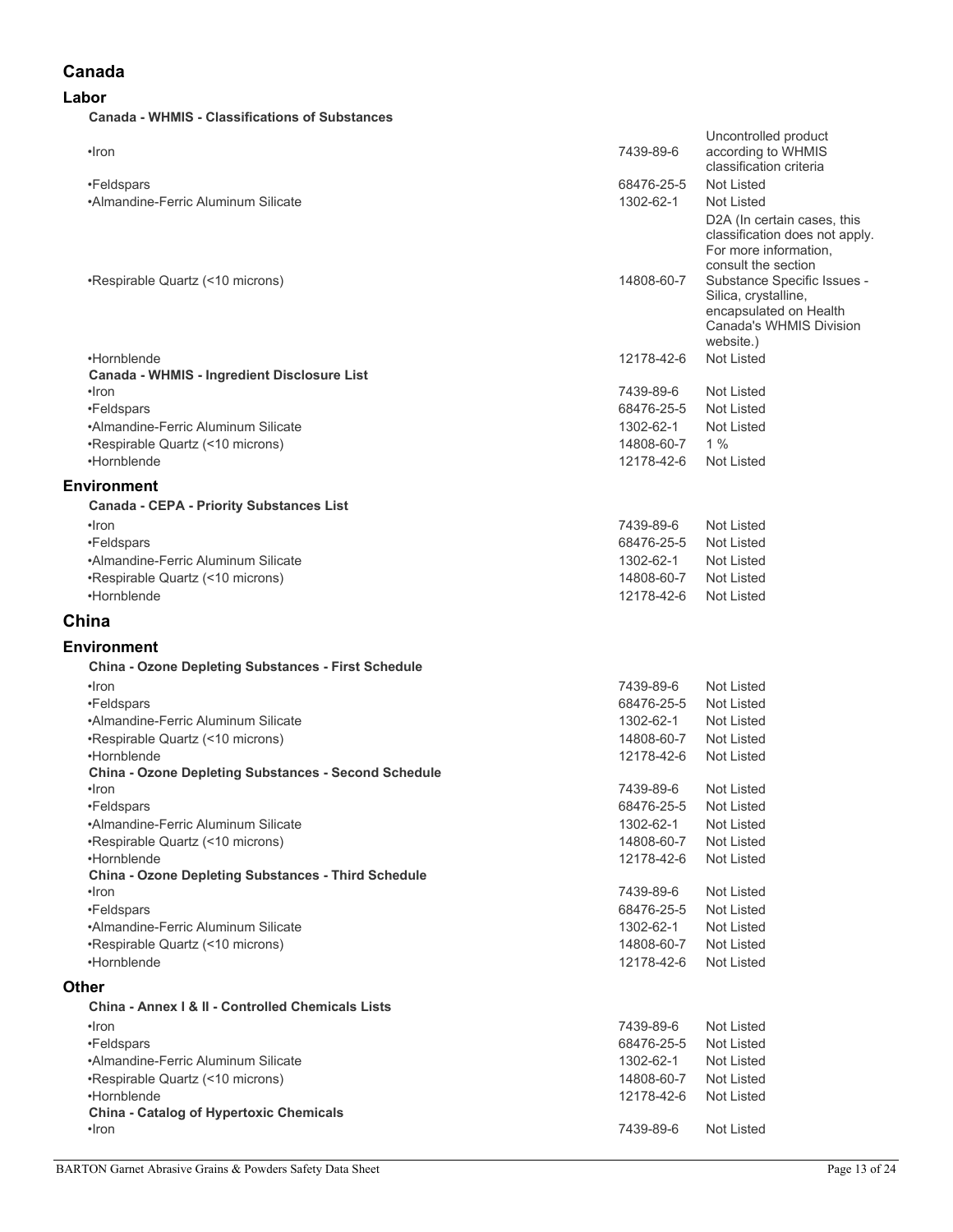| •Feldspars                                                                                    | 68476-25-5 | Not Listed        |
|-----------------------------------------------------------------------------------------------|------------|-------------------|
| •Almandine-Ferric Aluminum Silicate                                                           | 1302-62-1  | Not Listed        |
| •Respirable Quartz (<10 microns)                                                              | 14808-60-7 | Not Listed        |
| •Hornblende                                                                                   | 12178-42-6 | Not Listed        |
|                                                                                               |            |                   |
| <b>China - Dangerous Goods List</b>                                                           |            |                   |
| •Iron                                                                                         | 7439-89-6  | Not Listed        |
| •Feldspars                                                                                    | 68476-25-5 | Not Listed        |
| •Almandine-Ferric Aluminum Silicate                                                           | 1302-62-1  | Not Listed        |
| •Respirable Quartz (<10 microns)                                                              | 14808-60-7 | Not Listed        |
| •Hornblende                                                                                   | 12178-42-6 | Not Listed        |
| China - Export Control List - Part I Chemicals                                                |            |                   |
| ·Iron                                                                                         | 7439-89-6  | <b>Not Listed</b> |
| •Feldspars                                                                                    | 68476-25-5 | Not Listed        |
| •Almandine-Ferric Aluminum Silicate                                                           | 1302-62-1  | <b>Not Listed</b> |
| •Respirable Quartz (<10 microns)                                                              | 14808-60-7 | Not Listed        |
| •Hornblende                                                                                   | 12178-42-6 | Not Listed        |
|                                                                                               |            |                   |
| <b>Denmark</b>                                                                                |            |                   |
|                                                                                               |            |                   |
| <b>Environment</b>                                                                            |            |                   |
| Denmark - Advisory List for Self-Classification of Dangerous Substances                       |            |                   |
| ·Iron                                                                                         | 7439-89-6  | <b>Not Listed</b> |
| •Feldspars                                                                                    | 68476-25-5 | Not Listed        |
| •Almandine-Ferric Aluminum Silicate                                                           | 1302-62-1  | Not Listed        |
| •Respirable Quartz (<10 microns)                                                              | 14808-60-7 | Not Listed        |
| •Hornblende                                                                                   |            |                   |
|                                                                                               | 12178-42-6 | <b>Not Listed</b> |
| Denmark - List of Undesirable Substances - Product Groups/Function                            |            |                   |
| $\cdot$ Iron                                                                                  | 7439-89-6  | <b>Not Listed</b> |
| •Feldspars                                                                                    | 68476-25-5 | Not Listed        |
| •Almandine-Ferric Aluminum Silicate                                                           | 1302-62-1  | Not Listed        |
| •Respirable Quartz (<10 microns)                                                              | 14808-60-7 | Not Listed        |
| •Hornblende                                                                                   | 12178-42-6 | <b>Not Listed</b> |
| Denmark - List of Undesirable Substances - Reason for Selection                               |            |                   |
| $\cdot$ Iron                                                                                  | 7439-89-6  | Not Listed        |
| •Feldspars                                                                                    | 68476-25-5 | Not Listed        |
| •Almandine-Ferric Aluminum Silicate                                                           | 1302-62-1  | Not Listed        |
| •Respirable Quartz (<10 microns)                                                              | 14808-60-7 | Not Listed        |
| •Hornblende                                                                                   | 12178-42-6 | <b>Not Listed</b> |
|                                                                                               |            |                   |
| <b>Europe</b>                                                                                 |            |                   |
| <b>Environment</b>                                                                            |            |                   |
|                                                                                               |            |                   |
| EU - Air Pollution (2001/379/EC) - Heavy Metal Pollutants                                     |            |                   |
| $\cdot$ Iron                                                                                  | 7439-89-6  | Not Listed        |
| •Feldspars                                                                                    | 68476-25-5 | Not Listed        |
| •Almandine-Ferric Aluminum Silicate                                                           | 1302-62-1  | Not Listed        |
| •Respirable Quartz (<10 microns)                                                              | 14808-60-7 | Not Listed        |
| •Hornblende                                                                                   | 12178-42-6 | Not Listed        |
| EU - Substances Depleting the Ozone layer (1005/2009) - Annex I Substances                    |            |                   |
| •Iron                                                                                         | 7439-89-6  | Not Listed        |
| •Feldspars                                                                                    | 68476-25-5 | Not Listed        |
| •Almandine-Ferric Aluminum Silicate                                                           | 1302-62-1  | Not Listed        |
| •Respirable Quartz (<10 microns)                                                              |            |                   |
|                                                                                               | 14808-60-7 | Not Listed        |
| •Hornblende                                                                                   | 12178-42-6 | Not Listed        |
| <b>Other</b>                                                                                  |            |                   |
| EU - Export and Import Restrictions (689/2008) - Chemicals and Articles Subject to Export Ban |            |                   |
|                                                                                               |            |                   |
| $\cdot$ Iron                                                                                  | 7439-89-6  | <b>Not Listed</b> |
| •Feldspars                                                                                    | 68476-25-5 | Not Listed        |
| •Almandine-Ferric Aluminum Silicate                                                           | 1302-62-1  | Not Listed        |
| •Respirable Quartz (<10 microns)                                                              | 14808-60-7 | Not Listed        |
| •Hornblende                                                                                   | 12178-42-6 | Not Listed        |
| EU - Export and Import Restrictions (689/2008) - Chemicals Qualifying for PIC Notification    |            |                   |
| ·Iron                                                                                         | 7439-89-6  | <b>Not Listed</b> |
| •Feldspars                                                                                    | 68476-25-5 | <b>Not Listed</b> |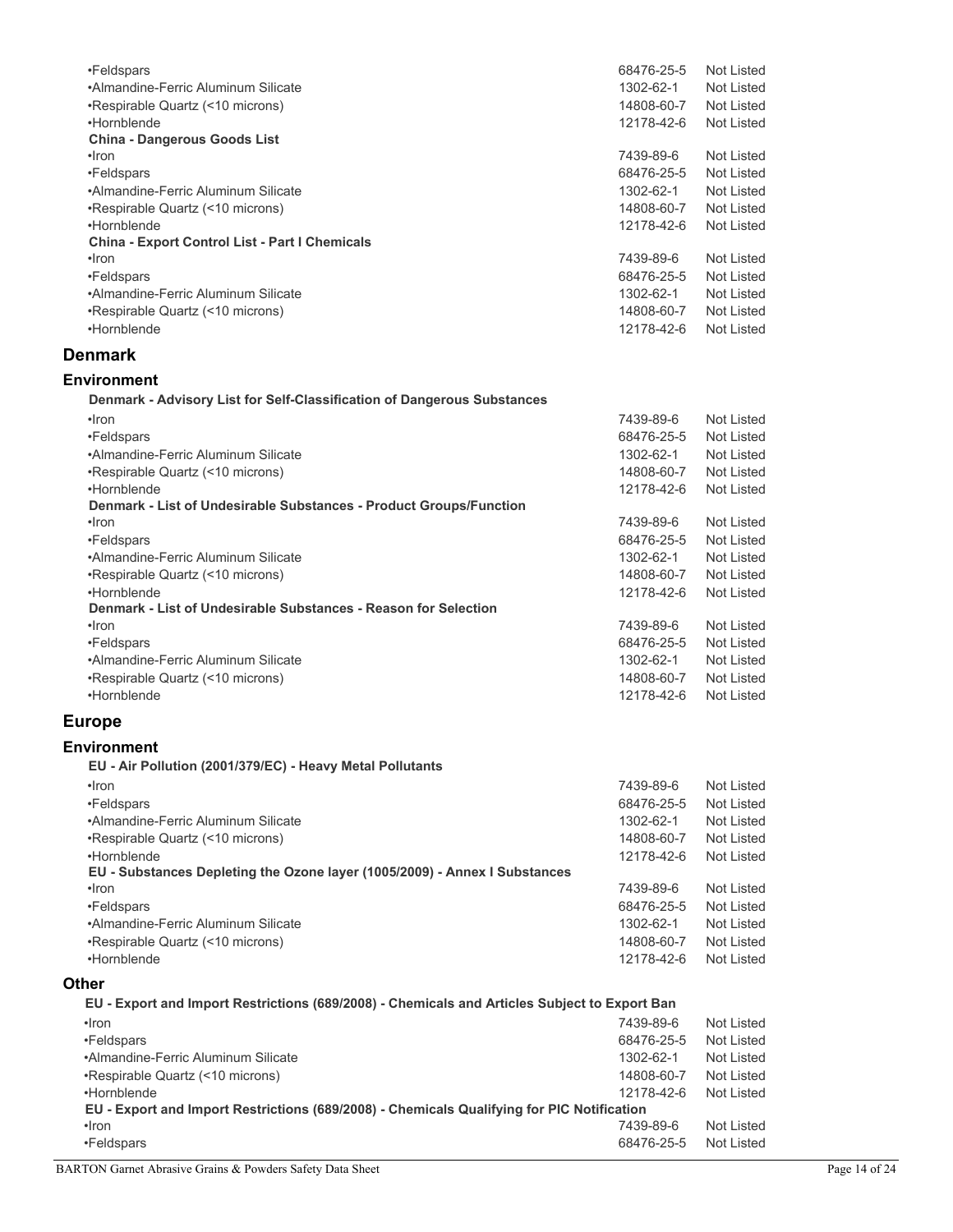| •Almandine-Ferric Aluminum Silicate                                                 | 1302-62-1                | Not Listed                      |
|-------------------------------------------------------------------------------------|--------------------------|---------------------------------|
| •Respirable Quartz (<10 microns)                                                    | 14808-60-7               | Not Listed                      |
| •Hornblende                                                                         | 12178-42-6               | Not Listed                      |
| EU - Water Framework Directive (2000/60/EC) - List of Priority Substances - Annex X |                          |                                 |
| •Iron                                                                               | 7439-89-6                | Not Listed                      |
| •Feldspars                                                                          | 68476-25-5               | Not Listed                      |
| •Almandine-Ferric Aluminum Silicate                                                 | 1302-62-1                | <b>Not Listed</b>               |
| •Respirable Quartz (<10 microns)                                                    | 14808-60-7               | Not Listed                      |
| •Hornblende                                                                         | 12178-42-6               | <b>Not Listed</b>               |
| Germany                                                                             |                          |                                 |
|                                                                                     |                          |                                 |
| Labor                                                                               |                          |                                 |
| Germany - Immission Control - Qualifying Quantities for Major Accident Prevention   |                          |                                 |
| $\cdot$ Iron                                                                        | 7439-89-6                | Not Listed                      |
| •Feldspars                                                                          | 68476-25-5               | Not Listed                      |
| •Almandine-Ferric Aluminum Silicate                                                 | 1302-62-1                | Not Listed                      |
| •Respirable Quartz (<10 microns)                                                    | 14808-60-7               | Not Listed                      |
| •Hornblende                                                                         | 12178-42-6               | <b>Not Listed</b>               |
| Germany - Immission Control - Qualifying Quantities for Safety Reporting            |                          |                                 |
| •Iron                                                                               | 7439-89-6                | Not Listed                      |
| •Feldspars                                                                          | 68476-25-5               | Not Listed                      |
| •Almandine-Ferric Aluminum Silicate                                                 | 1302-62-1                | Not Listed                      |
| •Respirable Quartz (<10 microns)                                                    | 14808-60-7               | Not Listed                      |
| •Hornblende                                                                         | 12178-42-6               | <b>Not Listed</b>               |
| Germany - TRGS 505 - Specific Lead Regulations                                      |                          |                                 |
| •Iron                                                                               | 7439-89-6                | Not Listed                      |
| •Feldspars                                                                          | 68476-25-5               | Not Listed                      |
| •Almandine-Ferric Aluminum Silicate                                                 | 1302-62-1                | Not Listed                      |
| •Respirable Quartz (<10 microns)<br>•Hornblende                                     | 14808-60-7<br>12178-42-6 | Not Listed<br><b>Not Listed</b> |
| Germany - TRGS 511 - Specific Ammonium Nitrate Regulations                          |                          |                                 |
| $\cdot$ Iron                                                                        | 7439-89-6                | Not Listed                      |
| •Feldspars                                                                          | 68476-25-5               | Not Listed                      |
| •Almandine-Ferric Aluminum Silicate                                                 | 1302-62-1                | Not Listed                      |
| •Respirable Quartz (<10 microns)                                                    | 14808-60-7               | Not Listed                      |
| •Hornblende                                                                         | 12178-42-6               | Not Listed                      |
|                                                                                     |                          |                                 |
| <b>Environment</b>                                                                  |                          |                                 |
| Germany - TA Luft - Types and Classes                                               |                          |                                 |
| $\cdot$ Iron                                                                        | 7439-89-6                | Not Listed                      |
| •Feldspars                                                                          | 68476-25-5               | Not Listed                      |
| •Almandine-Ferric Aluminum Silicate                                                 | 1302-62-1                | Not Listed                      |
| •Respirable Quartz (<10 microns)                                                    | 14808-60-7               | Not Listed                      |
| •Hornblende                                                                         | 12178-42-6               | Not Listed                      |
| Germany - TA Luft - Emission Limits for Carcinogenic Substances                     |                          |                                 |
| •Iron                                                                               | 7439-89-6                | Not Listed                      |
| •Feldspars                                                                          | 68476-25-5               | Not Listed                      |
| •Almandine-Ferric Aluminum Silicate                                                 | 1302-62-1                | Not Listed                      |
| •Respirable Quartz (<10 microns)                                                    | 14808-60-7               | Not Listed                      |
| •Hornblende                                                                         | 12178-42-6               | Not Listed                      |
| Germany - TA Luft - Emission Limits for Fibers<br>•Iron                             | 7439-89-6                | <b>Not Listed</b>               |
| •Feldspars                                                                          | 68476-25-5               | Not Listed                      |
| •Almandine-Ferric Aluminum Silicate                                                 | 1302-62-1                | Not Listed                      |
| •Respirable Quartz (<10 microns)                                                    | 14808-60-7               | Not Listed                      |
| •Hornblende                                                                         | 12178-42-6               | Not Listed                      |
| Germany - TA Luft - Emission Limits for Inorganic Dusts                             |                          |                                 |
| •Iron                                                                               | 7439-89-6                | Not Listed                      |
| •Feldspars                                                                          | 68476-25-5               | Not Listed                      |
| •Almandine-Ferric Aluminum Silicate                                                 | 1302-62-1                | Not Listed                      |
| •Respirable Quartz (<10 microns)                                                    | 14808-60-7               | Not Listed                      |
| •Hornblende                                                                         | 12178-42-6               | Not Listed                      |
| Germany - TA Luft - Emission Limits for Inorganic Gases                             |                          |                                 |
|                                                                                     |                          |                                 |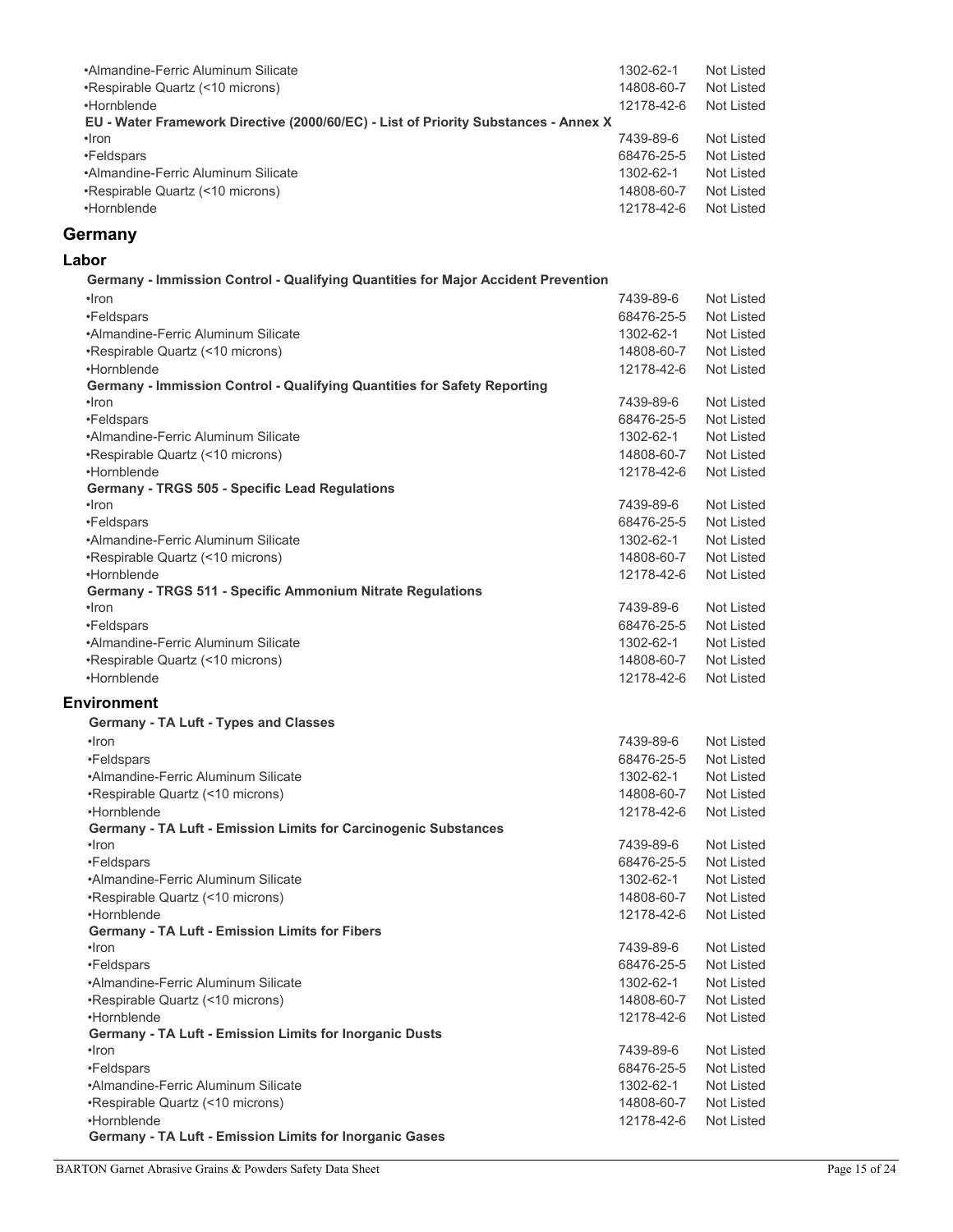| •Iron                                                                   | 7439-89-6  | <b>Not Listed</b>                |
|-------------------------------------------------------------------------|------------|----------------------------------|
| •Feldspars                                                              | 68476-25-5 | Not Listed                       |
| •Almandine-Ferric Aluminum Silicate                                     | 1302-62-1  | Not Listed                       |
| •Respirable Quartz (<10 microns)                                        | 14808-60-7 | Not Listed                       |
| •Hornblende                                                             | 12178-42-6 | Not Listed                       |
| Germany - TA Luft - Emission Limits for Organic Substances              |            |                                  |
| •Iron                                                                   | 7439-89-6  | Not Listed                       |
| •Feldspars                                                              | 68476-25-5 | Not Listed                       |
| •Almandine-Ferric Aluminum Silicate                                     | 1302-62-1  | <b>Not Listed</b>                |
| •Respirable Quartz (<10 microns)                                        | 14808-60-7 | Not Listed                       |
| •Hornblende                                                             | 12178-42-6 | <b>Not Listed</b>                |
| Germany - Water Classification (VwVwS) - Annex 1                        |            |                                  |
|                                                                         |            | ID Number 748, not               |
| •Iron                                                                   | 7439-89-6  | considered hazardous to<br>water |
| •Feldspars                                                              | 68476-25-5 | Not Listed                       |
| •Almandine-Ferric Aluminum Silicate                                     | 1302-62-1  | <b>Not Listed</b>                |
|                                                                         |            | ID Number 849, not               |
| •Respirable Quartz (<10 microns)                                        | 14808-60-7 | considered hazardous to<br>water |
| •Hornblende                                                             | 12178-42-6 | Not Listed                       |
| Germany - Water Classification (VwVwS) - Annex 2 - Water Hazard Classes |            |                                  |
| $\cdot$ Iron                                                            | 7439-89-6  | Not Listed                       |
| •Feldspars                                                              | 68476-25-5 | Not Listed                       |
| •Almandine-Ferric Aluminum Silicate                                     | 1302-62-1  | Not Listed                       |
| •Respirable Quartz (<10 microns)                                        | 14808-60-7 | Not Listed                       |
| •Hornblende                                                             | 12178-42-6 | Not Listed                       |
| Germany - Water Classification (VwVwS) - Annex 3                        |            |                                  |
| •Iron                                                                   | 7439-89-6  | Not Listed                       |
| •Feldspars                                                              | 68476-25-5 | <b>Not Listed</b>                |
| •Almandine-Ferric Aluminum Silicate                                     | 1302-62-1  | Not Listed                       |
|                                                                         |            | ID Number 849, not               |
| •Respirable Quartz (<10 microns)                                        | 14808-60-7 | considered hazardous to          |
|                                                                         |            | water                            |
| •Hornblende                                                             | 12178-42-6 | <b>Not Listed</b>                |
| <b>Other</b>                                                            |            |                                  |
| <b>Germany - Specifically Regulated Chemicals in TRGS</b>               |            |                                  |
| •Iron                                                                   | 7439-89-6  | Not Listed                       |
| •Feldspars                                                              | 68476-25-5 | Not Listed                       |
| •Almandine-Ferric Aluminum Silicate                                     | 1302-62-1  | <b>Not Listed</b>                |
| •Respirable Quartz (<10 microns)                                        | 14808-60-7 | Not Listed                       |
| •Hornblende                                                             | 12178-42-6 | <b>Not Listed</b>                |
| Germany - GUT - Substances Banned from Carpeting                        |            |                                  |
| •Iron                                                                   | 7439-89-6  | Not Listed                       |
| •Feldspars                                                              | 68476-25-5 | Not Listed                       |
| •Almandine-Ferric Aluminum Silicate                                     | 1302-62-1  | Not Listed                       |
| •Respirable Quartz (<10 microns)                                        | 14808-60-7 | Not Listed                       |
| •Hornblende                                                             | 12178-42-6 | Not Listed                       |
|                                                                         |            |                                  |
| <b>Greece</b>                                                           |            |                                  |
| Labor                                                                   |            |                                  |
| Greece - Substances Prohibited from Use in the Workplace                |            |                                  |
| •Iron                                                                   | 7439-89-6  | Not Listed                       |
| •Feldspars                                                              | 68476-25-5 | Not Listed                       |
| •Almandine-Ferric Aluminum Silicate                                     | 1302-62-1  | Not Listed                       |
| •Respirable Quartz (<10 microns)                                        | 14808-60-7 | Not Listed                       |
|                                                                         |            |                                  |
| •Hornblende                                                             | 12178-42-6 | Not Listed                       |
| <b>Environment</b>                                                      |            |                                  |
| <b>Greece - Air Quality Guidelines - 1 Hour</b>                         |            |                                  |
| $\cdot$ Iron                                                            | 7439-89-6  | Not Listed                       |
| •Feldspars                                                              | 68476-25-5 | Not Listed                       |
| •Almandine-Ferric Aluminum Silicate                                     | 1302-62-1  | Not Listed                       |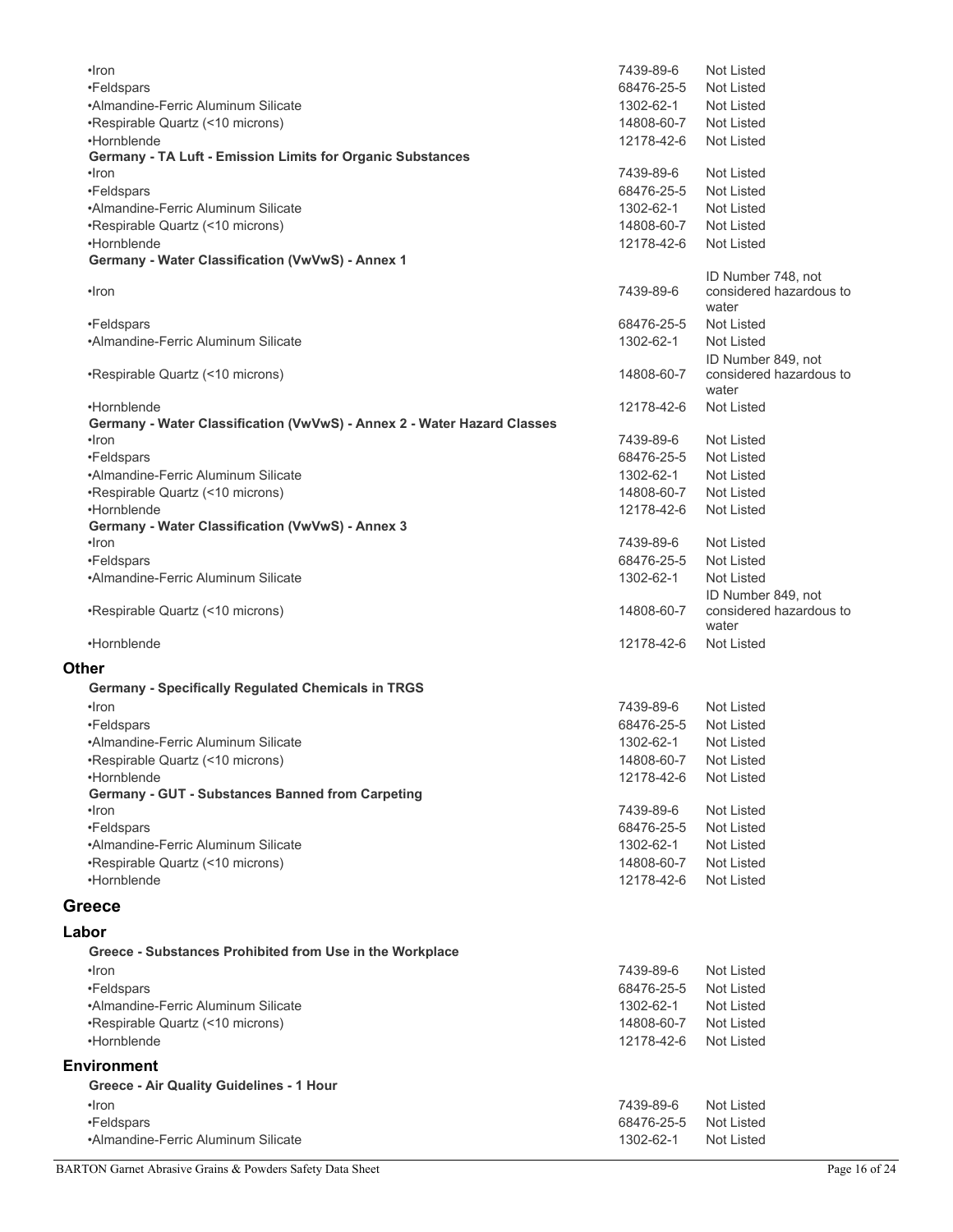| •Respirable Quartz (<10 microns)                                           | 14808-60-7 | Not Listed                                                     |
|----------------------------------------------------------------------------|------------|----------------------------------------------------------------|
| •Hornblende                                                                | 12178-42-6 | <b>Not Listed</b>                                              |
| Greece - Air Quality Guidelines - 24 Hour                                  |            |                                                                |
| •Iron                                                                      | 7439-89-6  | <b>Not Listed</b>                                              |
| •Feldspars                                                                 | 68476-25-5 | Not Listed                                                     |
| •Almandine-Ferric Aluminum Silicate                                        | 1302-62-1  | Not Listed                                                     |
| •Respirable Quartz (<10 microns)                                           | 14808-60-7 | Not Listed                                                     |
| •Hornblende                                                                | 12178-42-6 | Not Listed                                                     |
| <b>Greece - Air Quality Guidelines - Annual</b>                            |            |                                                                |
| •Iron                                                                      | 7439-89-6  | Not Listed                                                     |
| •Feldspars                                                                 | 68476-25-5 | Not Listed                                                     |
| •Almandine-Ferric Aluminum Silicate                                        | 1302-62-1  | Not Listed                                                     |
| •Respirable Quartz (<10 microns)                                           | 14808-60-7 | Not Listed                                                     |
| •Hornblende                                                                | 12178-42-6 | <b>Not Listed</b>                                              |
| <b>Greece - Surface Water Quality Standards</b>                            |            |                                                                |
| •Iron                                                                      | 7439-89-6  | <b>Not Listed</b>                                              |
| •Feldspars                                                                 | 68476-25-5 | Not Listed                                                     |
| •Almandine-Ferric Aluminum Silicate                                        | 1302-62-1  | Not Listed                                                     |
| •Respirable Quartz (<10 microns)                                           | 14808-60-7 | Not Listed                                                     |
| •Hornblende                                                                | 12178-42-6 | Not Listed                                                     |
| Greece - Water Quality - Industrial Emission Limit Values (ELVs) - Daily   |            |                                                                |
|                                                                            |            | 15.0 mg/L ELV (total, lakes);                                  |
| •Iron                                                                      | 7439-89-6  | 15.0 mg/L ELV (total, rivers);                                 |
|                                                                            |            | 20.0 mg/L ELV (total, coastal                                  |
|                                                                            |            | waters)                                                        |
| •Feldspars                                                                 | 68476-25-5 | Not Listed                                                     |
| •Almandine-Ferric Aluminum Silicate                                        | 1302-62-1  | Not Listed                                                     |
| •Respirable Quartz (<10 microns)                                           | 14808-60-7 | Not Listed                                                     |
| •Hornblende                                                                | 12178-42-6 | Not Listed                                                     |
| Greece - Water Quality - Industrial Emission Limit Values (ELVs) - Monthly |            |                                                                |
|                                                                            |            | 7.5 mg/L ELV (total, lakes);                                   |
| •Iron                                                                      | 7439-89-6  | 7.5 mg/L ELV (total, rivers);<br>10.0 mg/L ELV (total, coastal |
|                                                                            |            | waters)                                                        |
| •Feldspars                                                                 | 68476-25-5 | <b>Not Listed</b>                                              |
| •Almandine-Ferric Aluminum Silicate                                        | 1302-62-1  | <b>Not Listed</b>                                              |
| •Respirable Quartz (<10 microns)                                           | 14808-60-7 | Not Listed                                                     |
| •Hornblende                                                                | 12178-42-6 | <b>Not Listed</b>                                              |
|                                                                            |            |                                                                |
| <b>Other</b>                                                               |            |                                                                |
| Greece - Major Accidents - Threshold Quantities for Accident Prevention    |            |                                                                |
| $\cdot$ ron                                                                | 7439-89-6  | Not Listed                                                     |
| •Feldspars                                                                 | 68476-25-5 | Not Listed                                                     |
| •Almandine-Ferric Aluminum Silicate                                        | 1302-62-1  | <b>Not Listed</b>                                              |
| •Respirable Quartz (<10 microns)                                           | 14808-60-7 | Not Listed                                                     |
| •Hornblende                                                                | 12178-42-6 | <b>Not Listed</b>                                              |
| Greece - Major Accidents - Threshold Quantities for Safety Reporting       |            |                                                                |
| •Iron                                                                      | 7439-89-6  | <b>Not Listed</b>                                              |
| •Feldspars                                                                 | 68476-25-5 | <b>Not Listed</b>                                              |
| •Almandine-Ferric Aluminum Silicate                                        | 1302-62-1  | Not Listed                                                     |
| •Respirable Quartz (<10 microns)                                           | 14808-60-7 | Not Listed                                                     |
| •Hornblende                                                                | 12178-42-6 | <b>Not Listed</b>                                              |
| <b>Greece - Marketing and Use Restrictions - Azodyes</b>                   |            |                                                                |
| •Iron                                                                      | 7439-89-6  | <b>Not Listed</b>                                              |
| •Feldspars                                                                 | 68476-25-5 | Not Listed                                                     |
| •Almandine-Ferric Aluminum Silicate                                        | 1302-62-1  | Not Listed                                                     |
| •Respirable Quartz (<10 microns)                                           | 14808-60-7 | Not Listed                                                     |
| •Hornblende                                                                | 12178-42-6 | <b>Not Listed</b>                                              |
| <b>Indonesia</b>                                                           |            |                                                                |
|                                                                            |            |                                                                |
| <b>Environment</b>                                                         |            |                                                                |
| Indonesia - Hazardous Waste from Non-Specific Sources                      |            |                                                                |
| $\cdot$ Iron                                                               | 7439-89-6  | Not Listed                                                     |
| •Feldspars                                                                 | 68476-25-5 | <b>Not Listed</b>                                              |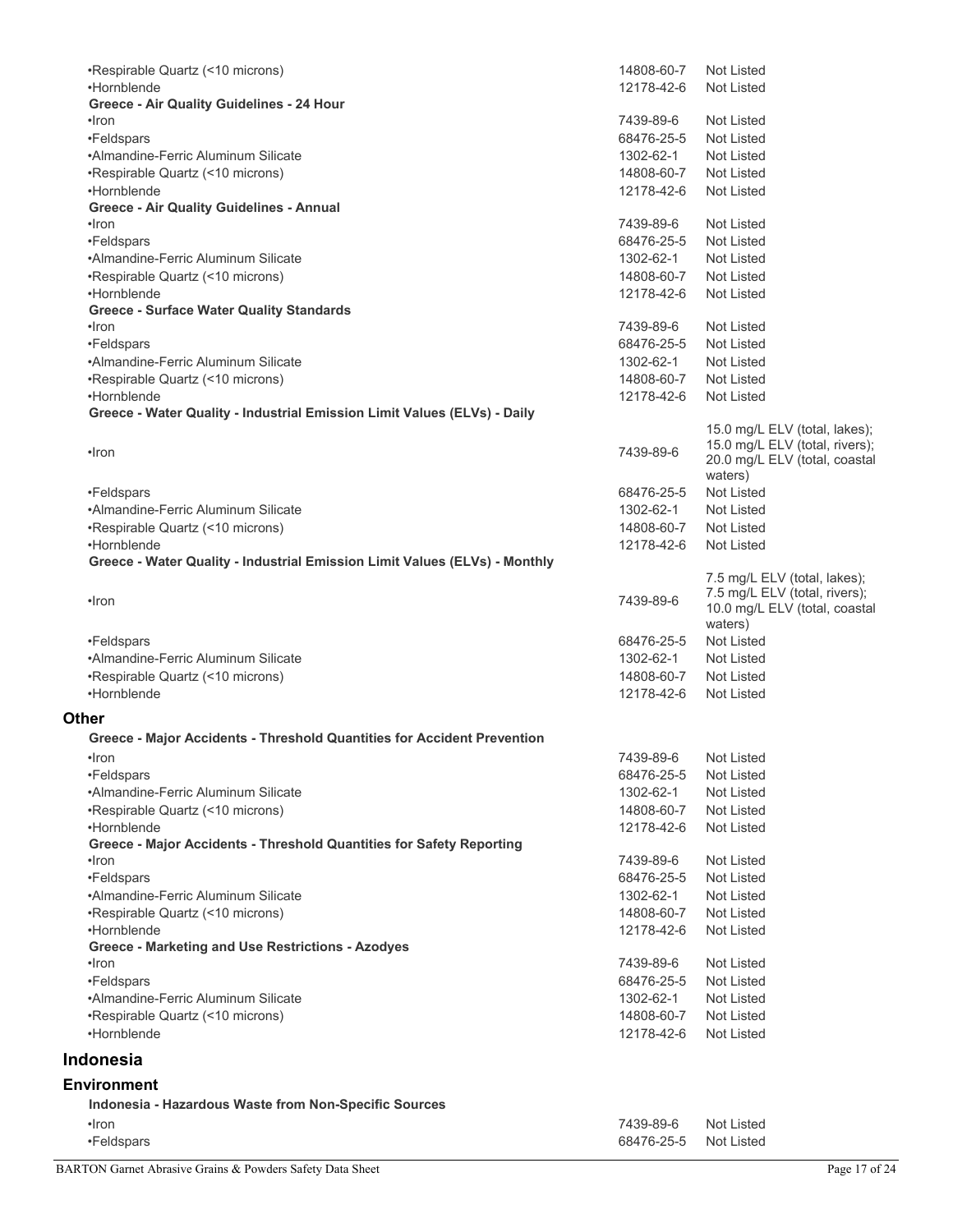| •Almandine-Ferric Aluminum Silicate                | 1302-62-1  | Not Listed |
|----------------------------------------------------|------------|------------|
| •Respirable Quartz (<10 microns)                   | 14808-60-7 | Not Listed |
| •Hornblende                                        | 12178-42-6 | Not Listed |
| Indonesia - Hazardous Waste from Specific Sources  |            |            |
| •Iron                                              | 7439-89-6  | Not Listed |
| •Feldspars                                         | 68476-25-5 | Not Listed |
| •Almandine-Ferric Aluminum Silicate                | 1302-62-1  | Not Listed |
| •Respirable Quartz (<10 microns)                   | 14808-60-7 | Not Listed |
| •Hornblende                                        | 12178-42-6 | Not Listed |
| Indonesia - Hazardous Waste from Overdue Chemicals |            |            |
| •Iron                                              | 7439-89-6  | Not Listed |
| •Feldspars                                         | 68476-25-5 | Not Listed |
| •Almandine-Ferric Aluminum Silicate                | 1302-62-1  | Not Listed |
| •Respirable Quartz (<10 microns)                   | 14808-60-7 | Not Listed |
| •Hornblende                                        | 12178-42-6 | Not Listed |
|                                                    |            |            |

## **Japan**

#### **Labor**

| Japan - ISHL Dangerous Substances          |            |            |
|--------------------------------------------|------------|------------|
| •Iron                                      | 7439-89-6  | Not Listed |
| •Feldspars                                 | 68476-25-5 | Not Listed |
| •Almandine-Ferric Aluminum Silicate        | 1302-62-1  | Not Listed |
| •Respirable Quartz (<10 microns)           | 14808-60-7 | Not Listed |
| •Hornblende                                | 12178-42-6 | Not Listed |
| <b>Japan - ISHL Designated Carcinogens</b> |            |            |
| $\cdot$ Iron                               | 7439-89-6  | Not Listed |
| •Feldspars                                 | 68476-25-5 | Not Listed |
| •Almandine-Ferric Aluminum Silicate        | 1302-62-1  | Not Listed |
| •Respirable Quartz (<10 microns)           | 14808-60-7 | Not Listed |
| •Hornblende                                | 12178-42-6 | Not Listed |
|                                            |            |            |

#### **Other**

**Japan - Drinking Water Quality Standards - Supplied Water Quality Standard Values**

| $\cdot$ Iron                                                                | 7439-89-6  | 0.3 mg/L (listed under Iron<br>and its compounds) |
|-----------------------------------------------------------------------------|------------|---------------------------------------------------|
| •Feldspars                                                                  | 68476-25-5 | Not Listed                                        |
| •Almandine-Ferric Aluminum Silicate                                         | 1302-62-1  | Not Listed                                        |
| •Respirable Quartz (<10 microns)                                            | 14808-60-7 | Not Listed                                        |
| •Hornblende                                                                 | 12178-42-6 | Not Listed                                        |
| Japan - Drinking Water Quality Standards - Quality Control Guideline Values |            |                                                   |
| •Iron                                                                       | 7439-89-6  | Not Listed                                        |
| •Feldspars                                                                  | 68476-25-5 | Not Listed                                        |
| •Almandine-Ferric Aluminum Silicate                                         | 1302-62-1  | Not Listed                                        |
| •Respirable Quartz (<10 microns)                                            | 14808-60-7 | Not Listed                                        |
| •Hornblende                                                                 | 12178-42-6 | Not Listed                                        |
| Japan - Fire Service Law - Hazardous Materials                              |            |                                                   |
|                                                                             |            | Group 2 - Flammable solids                        |
| $\cdot$ Iron                                                                | 7439-89-6  | III (powder, listed under Iron<br>powder)         |
| •Feldspars                                                                  | 68476-25-5 | Not Listed                                        |
| •Almandine-Ferric Aluminum Silicate                                         | 1302-62-1  | Not Listed                                        |
| •Respirable Quartz (<10 microns)                                            | 14808-60-7 | Not Listed                                        |
| •Hornblende                                                                 | 12178-42-6 | Not Listed                                        |
|                                                                             |            |                                                   |

# **Korea**

#### **Labor**

**Korea - ISHA - Harmful Substances Prohibited for Manufacturing, Importing, Transferring, or Supplying** •Iron 7439-89-6 Not Listed •Feldspars 68476-25-5 Not Listed •Almandine-Ferric Aluminum Silicate 1302-62-1 Not Listed •Respirable Quartz (<10 microns) 14808-60-7 Not Listed •Hornblende 12178-42-6 Not Listed **Korea - ISHA - Harmful Substances Requiring Permission**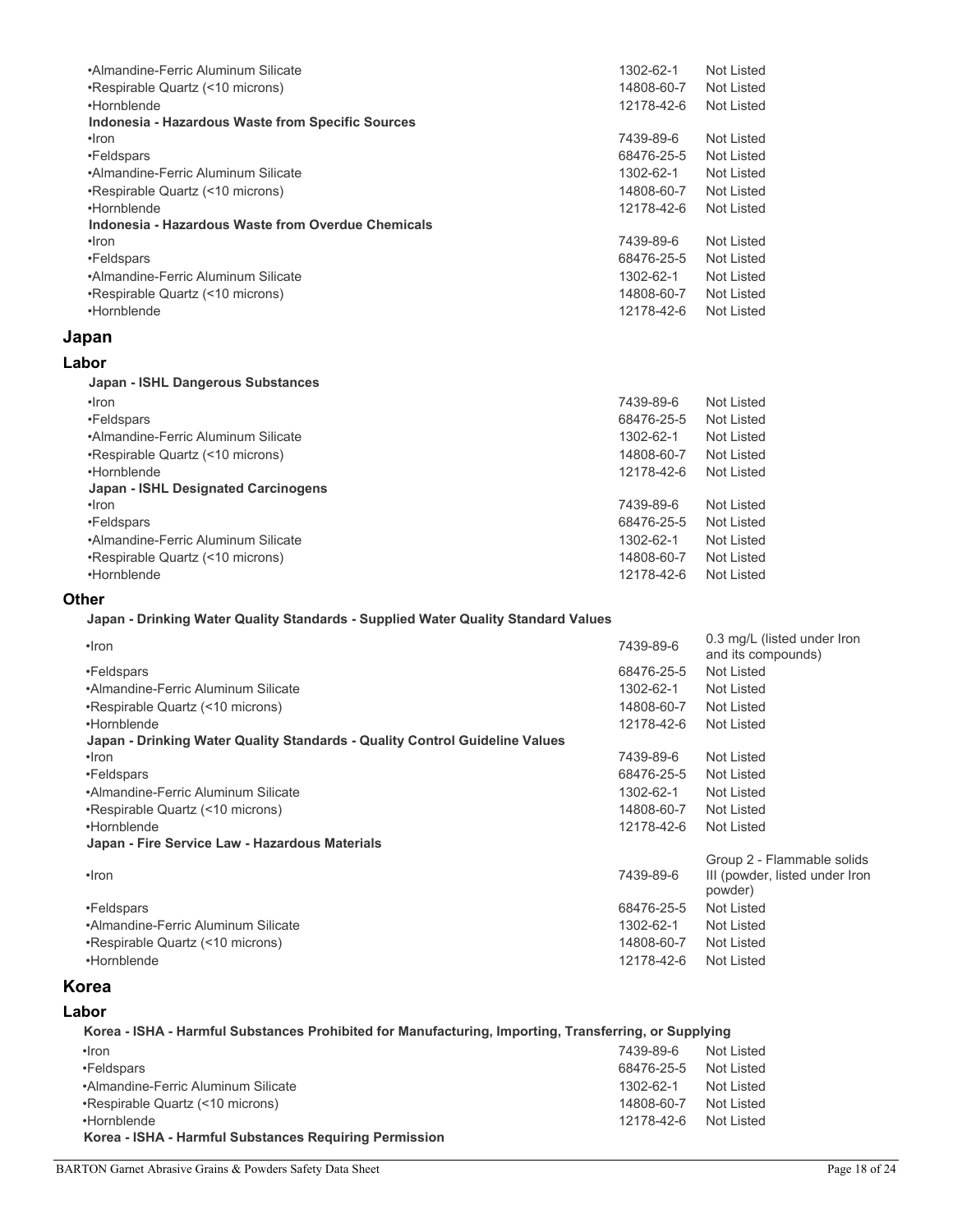| $\cdot$ Iron                                                                                      | 7439-89-6  | Not Listed        |
|---------------------------------------------------------------------------------------------------|------------|-------------------|
| •Feldspars                                                                                        | 68476-25-5 | Not Listed        |
| •Almandine-Ferric Aluminum Silicate                                                               | 1302-62-1  | Not Listed        |
| •Respirable Quartz (<10 microns)                                                                  | 14808-60-7 | Not Listed        |
| •Hornblende                                                                                       | 12178-42-6 | <b>Not Listed</b> |
| Korea - ISHA - Name, Toxicity and Protective Measures of New Chemical Substances                  |            |                   |
| •Iron                                                                                             | 7439-89-6  | <b>Not Listed</b> |
| •Feldspars                                                                                        | 68476-25-5 | Not Listed        |
| •Almandine-Ferric Aluminum Silicate                                                               | 1302-62-1  | Not Listed        |
| •Respirable Quartz (<10 microns)                                                                  | 14808-60-7 | Not Listed        |
| •Hornblende                                                                                       | 12178-42-6 | <b>Not Listed</b> |
| <b>Environment</b>                                                                                |            |                   |
| Korea - MOE - Toxic Chemicals Control Act (TCCA) - Observational Chemicals                        |            |                   |
| •Iron                                                                                             | 7439-89-6  | Not Listed        |
| •Feldspars                                                                                        | 68476-25-5 | Not Listed        |
| •Almandine-Ferric Aluminum Silicate                                                               | 1302-62-1  | Not Listed        |
| •Respirable Quartz (<10 microns)                                                                  | 14808-60-7 | Not Listed        |
| •Hornblende                                                                                       | 12178-42-6 | Not Listed        |
| <b>Other</b>                                                                                      |            |                   |
| Korea - MOE - Toxic Chemicals Control Act (TCCA) - Prohibited Chemicals                           |            |                   |
| ·Iron                                                                                             | 7439-89-6  | <b>Not Listed</b> |
| •Feldspars                                                                                        | 68476-25-5 | Not Listed        |
| •Almandine-Ferric Aluminum Silicate                                                               | 1302-62-1  | Not Listed        |
| •Respirable Quartz (<10 microns)                                                                  | 14808-60-7 | Not Listed        |
| •Hornblende                                                                                       | 12178-42-6 | <b>Not Listed</b> |
| Korea - MOE - Toxic Chemicals Control Act (TCCA) - Restricted Chemicals                           |            |                   |
| $\cdot$ Iron                                                                                      | 7439-89-6  | <b>Not Listed</b> |
| •Feldspars                                                                                        | 68476-25-5 | Not Listed        |
| •Almandine-Ferric Aluminum Silicate                                                               | 1302-62-1  | <b>Not Listed</b> |
| •Respirable Quartz (<10 microns)                                                                  | 14808-60-7 | Not Listed        |
| •Hornblende                                                                                       | 12178-42-6 | <b>Not Listed</b> |
| Korea - MOE - Toxic Chemicals Control Act (TCCA) - Toxic Chemicals                                |            |                   |
| •Iron                                                                                             | 7439-89-6  | <b>Not Listed</b> |
| •Feldspars                                                                                        | 68476-25-5 | Not Listed        |
| •Almandine-Ferric Aluminum Silicate                                                               | 1302-62-1  | Not Listed        |
| •Respirable Quartz (<10 microns)                                                                  | 14808-60-7 | Not Listed        |
| •Hornblende                                                                                       | 12178-42-6 | Not Listed        |
| <b>Mexico</b>                                                                                     |            |                   |
| <b>Environment</b>                                                                                |            |                   |
| Mexico - Ecological Criteria for Water Quality - Agricultural Irrigation                          |            |                   |
| •Iron                                                                                             | 7439-89-6  | 5.0 mg/L          |
| •Feldspars                                                                                        | 68476-25-5 | Not Listed        |
| •Almandine-Ferric Aluminum Silicate                                                               | 1302-62-1  | Not Listed        |
| •Respirable Quartz (<10 microns)                                                                  | 14808-60-7 | Not Listed        |
| •Hornblende                                                                                       | 12178-42-6 | Not Listed        |
| Mexico - Ecological Criteria for Water Quality - Drinking Water Supply Source                     |            |                   |
| •Iron                                                                                             | 7439-89-6  | $0.3$ mg/L        |
| •Feldspars                                                                                        | 68476-25-5 | <b>Not Listed</b> |
| •Almandine-Ferric Aluminum Silicate                                                               | 1302-62-1  | Not Listed        |
| •Respirable Quartz (<10 microns)                                                                  | 14808-60-7 | Not Listed        |
| •Hornblende                                                                                       | 12178-42-6 | <b>Not Listed</b> |
| Mexico - Ecological Criteria for Water Quality - Protection of Fresh Water Aquatic Life           |            |                   |
| •Iron                                                                                             | 7439-89-6  | $1.0$ mg/L        |
| •Feldspars                                                                                        | 68476-25-5 | Not Listed        |
| •Almandine-Ferric Aluminum Silicate                                                               | 1302-62-1  | Not Listed        |
| •Respirable Quartz (<10 microns)                                                                  | 14808-60-7 | Not Listed        |
| •Hornblende                                                                                       | 12178-42-6 | Not Listed        |
| Mexico - Ecological Criteria for Water Quality - Protection of Marine Water Aquatic Life<br>•Iron | 7439-89-6  | $0.05$ mg/L       |
| •Feldspars                                                                                        | 68476-25-5 | Not Listed        |
|                                                                                                   |            |                   |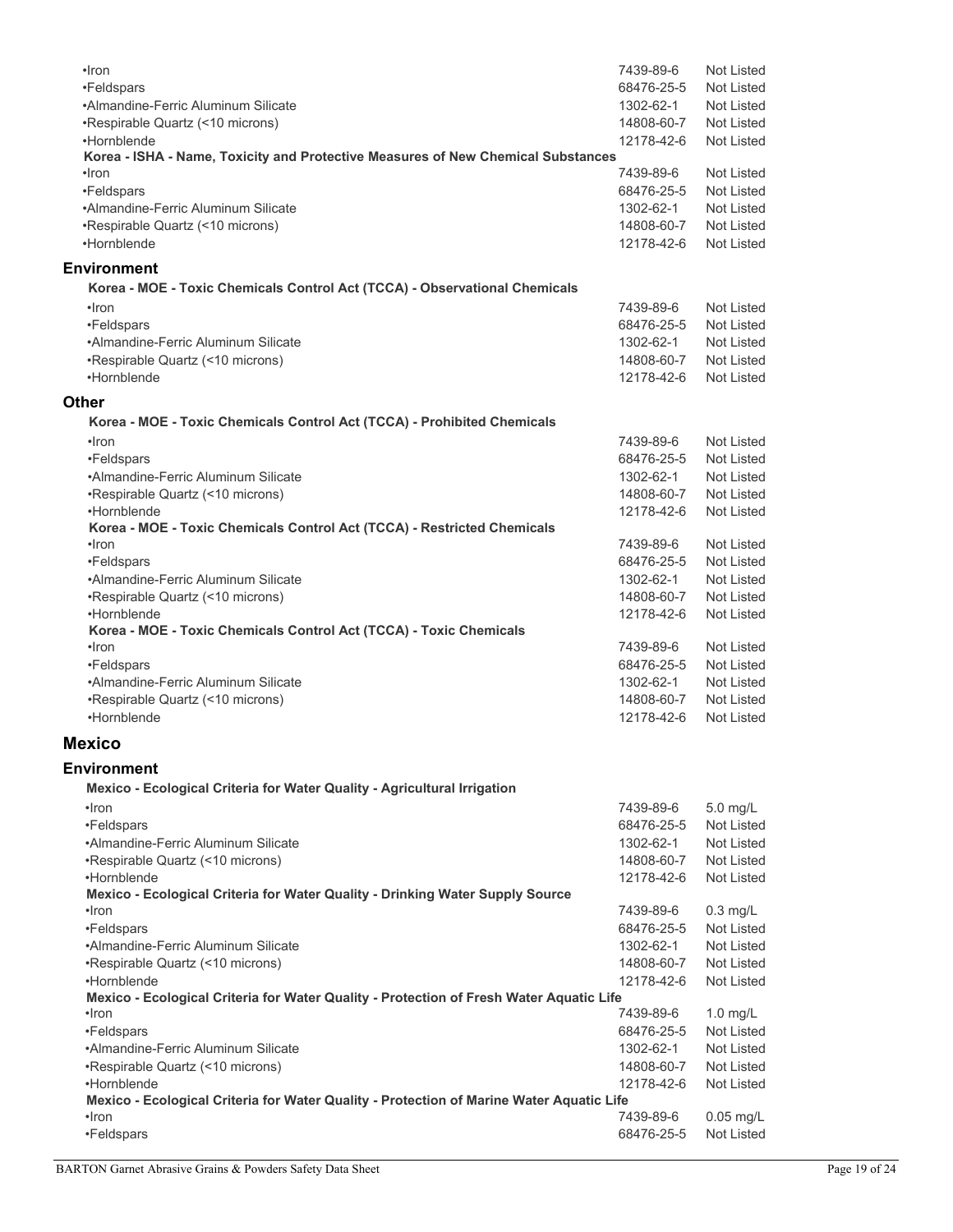| •Almandine-Ferric Aluminum Silicate                                                          | 1302-62-1               | <b>Not Listed</b>              |
|----------------------------------------------------------------------------------------------|-------------------------|--------------------------------|
| •Respirable Quartz (<10 microns)                                                             | 14808-60-7              | <b>Not Listed</b>              |
| •Hornblende                                                                                  | 12178-42-6              | Not Listed                     |
|                                                                                              |                         |                                |
| <b>Netherlands</b>                                                                           |                         |                                |
| Other                                                                                        |                         |                                |
| <b>Netherlands - List of Carcinogens</b>                                                     |                         |                                |
| •Iron                                                                                        | 7439-89-6               | <b>Not Listed</b>              |
|                                                                                              |                         |                                |
| •Feldspars<br>•Almandine-Ferric Aluminum Silicate                                            | 68476-25-5<br>1302-62-1 | <b>Not Listed</b>              |
|                                                                                              |                         | <b>Not Listed</b>              |
| •Respirable Quartz (<10 microns)                                                             | 14808-60-7              | (respirable dust, crystalline) |
| •Hornblende<br>Netherlands - Major Accidents - Qualifying Quantities for Accident Prevention | 12178-42-6              | <b>Not Listed</b>              |
| •Iron                                                                                        | 7439-89-6               | <b>Not Listed</b>              |
|                                                                                              |                         | <b>Not Listed</b>              |
| •Feldspars<br>•Almandine-Ferric Aluminum Silicate                                            | 68476-25-5              |                                |
|                                                                                              | 1302-62-1               | <b>Not Listed</b>              |
| •Respirable Quartz (<10 microns)                                                             | 14808-60-7              | <b>Not Listed</b>              |
| •Hornblende<br>Netherlands - Major Accidents - Qualifying Quantities for Safety Reporting    | 12178-42-6              | Not Listed                     |
| •Iron                                                                                        | 7439-89-6               | <b>Not Listed</b>              |
| •Feldspars                                                                                   | 68476-25-5              | <b>Not Listed</b>              |
| •Almandine-Ferric Aluminum Silicate                                                          | 1302-62-1               | <b>Not Listed</b>              |
|                                                                                              | 14808-60-7              | <b>Not Listed</b>              |
| •Respirable Quartz (<10 microns)<br>•Hornblende                                              | 12178-42-6              | Not Listed                     |
|                                                                                              |                         |                                |
| <b>New Zealand</b>                                                                           |                         |                                |
| Other                                                                                        |                         |                                |
|                                                                                              |                         |                                |
| <b>New Zealand - Ozone Depleting Substances</b>                                              |                         |                                |
| $\cdot$ Iron                                                                                 | 7439-89-6               | <b>Not Listed</b>              |
| •Feldspars                                                                                   | 68476-25-5              | <b>Not Listed</b>              |
| •Almandine-Ferric Aluminum Silicate                                                          | 1302-62-1               | Not Listed                     |
| •Respirable Quartz (<10 microns)                                                             | 14808-60-7              | <b>Not Listed</b>              |
| •Hornblende                                                                                  | 12178-42-6              | <b>Not Listed</b>              |
| Norway                                                                                       |                         |                                |
|                                                                                              |                         |                                |
| <b>Environment</b>                                                                           |                         |                                |
| <b>Norway - Restricted Substances and Preparations</b>                                       |                         |                                |
| $\cdot$ Iron                                                                                 | 7439-89-6               | Not Listed                     |
| •Feldspars                                                                                   | 68476-25-5              | Not Listed                     |
| •Almandine-Ferric Aluminum Silicate                                                          | 1302-62-1               | Not Listed                     |
| •Respirable Quartz (<10 microns)                                                             | 14808-60-7              | <b>Not Listed</b>              |
| •Hornblende                                                                                  | 12178-42-6              | Not Listed                     |
| Russia                                                                                       |                         |                                |
|                                                                                              |                         |                                |
| Labor                                                                                        |                         |                                |
| <b>Russia - Limiting Quantities of Hazardous Substances</b>                                  |                         |                                |
| $\cdot$ Iron                                                                                 | 7439-89-6               | <b>Not Listed</b>              |
| •Feldspars                                                                                   | 68476-25-5              | <b>Not Listed</b>              |
| •Almandine-Ferric Aluminum Silicate                                                          | 1302-62-1               | Not Listed                     |
| •Respirable Quartz (<10 microns)                                                             | 14808-60-7              | Not Listed                     |
| •Hornblende                                                                                  | 12178-42-6              | Not Listed                     |
|                                                                                              |                         |                                |
| <b>Slovak Republic</b>                                                                       |                         |                                |
| Labor                                                                                        |                         |                                |
| Slovak Republic - Selected Chemical Agents and Usages Which are Not Permitted                |                         |                                |
| •Iron                                                                                        | 7439-89-6               | <b>Not Listed</b>              |
| •Feldspars                                                                                   | 68476-25-5              | <b>Not Listed</b>              |
| •Almandine-Ferric Aluminum Silicate                                                          | 1302-62-1               | <b>Not Listed</b>              |
| •Respirable Quartz (<10 microns)                                                             | 14808-60-7              | Not Listed                     |
| •Hornblende                                                                                  | 12178-42-6              | Not Listed                     |
|                                                                                              |                         |                                |

**Environment**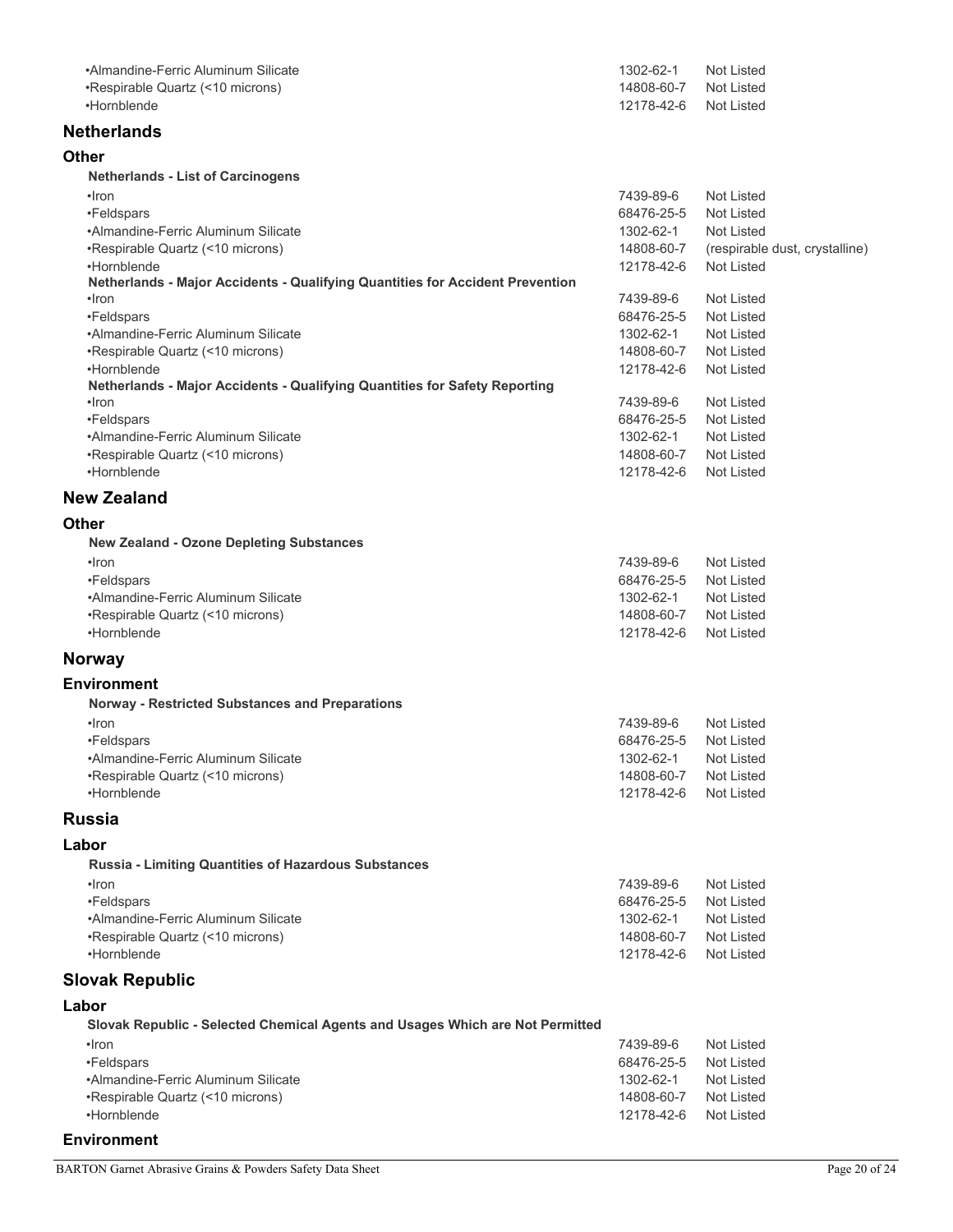| Slovak Republic - Waste Regulations - List of Harmful Substances                                |            |                   |
|-------------------------------------------------------------------------------------------------|------------|-------------------|
| ·Iron                                                                                           | 7439-89-6  | <b>Not Listed</b> |
| •Feldspars                                                                                      | 68476-25-5 | Not Listed        |
| •Almandine-Ferric Aluminum Silicate                                                             | 1302-62-1  | Not Listed        |
| •Respirable Quartz (<10 microns)                                                                | 14808-60-7 | Not Listed        |
| •Hornblende                                                                                     | 12178-42-6 | <b>Not Listed</b> |
| Taiwan                                                                                          |            |                   |
| Environment                                                                                     |            |                   |
| Taiwan - Effluent Standards - Maximum Effluent Limitations                                      |            |                   |
| $\cdot$ Iron                                                                                    | 7439-89-6  | <b>Not Listed</b> |
| •Feldspars                                                                                      | 68476-25-5 | Not Listed        |
| •Almandine-Ferric Aluminum Silicate                                                             | 1302-62-1  | Not Listed        |
| •Respirable Quartz (<10 microns)                                                                | 14808-60-7 | Not Listed        |
| •Hornblende                                                                                     | 12178-42-6 | <b>Not Listed</b> |
| Taiwan - Toxic Chemical Substances Control Act - Threshold Regulated Quantities<br>$\cdot$ Iron | 7439-89-6  | <b>Not Listed</b> |
| •Feldspars                                                                                      | 68476-25-5 | Not Listed        |
| •Almandine-Ferric Aluminum Silicate                                                             | 1302-62-1  | Not Listed        |
| •Respirable Quartz (<10 microns)                                                                | 14808-60-7 | Not Listed        |
| •Hornblende                                                                                     | 12178-42-6 | <b>Not Listed</b> |
| Taiwan - Toxic Chemical Substances Control Act - Classification and Control Levels              |            |                   |
| $\cdot$ Iron                                                                                    | 7439-89-6  | <b>Not Listed</b> |
| •Feldspars                                                                                      | 68476-25-5 | Not Listed        |
| •Almandine-Ferric Aluminum Silicate                                                             | 1302-62-1  | Not Listed        |
| •Respirable Quartz (<10 microns)                                                                | 14808-60-7 | Not Listed        |
| •Hornblende                                                                                     | 12178-42-6 | <b>Not Listed</b> |
| <b>United Kingdom</b>                                                                           |            |                   |
| Environment                                                                                     |            |                   |
| United Kingdom - Pollution Inventory - Schedule 1 - Thresholds for Releases to Air              |            |                   |
| $\cdot$ Iron                                                                                    | 7439-89-6  | <b>Not Listed</b> |
| •Feldspars                                                                                      | 68476-25-5 | Not Listed        |
| •Almandine-Ferric Aluminum Silicate                                                             | 1302-62-1  | Not Listed        |
| •Respirable Quartz (<10 microns)                                                                | 14808-60-7 | Not Listed        |
| •Hornblende                                                                                     | 12178-42-6 | Not Listed        |
| Other                                                                                           |            |                   |
| United Kingdom - Major Accidents - International Toxic Equivalent Factors (ITEF)                |            |                   |
| •Iron                                                                                           | 7439-89-6  | <b>Not Listed</b> |
| •Feldspars                                                                                      | 68476-25-5 | <b>Not Listed</b> |
| •Almandine-Ferric Aluminum Silicate                                                             | 1302-62-1  | Not Listed        |
| •Respirable Quartz (<10 microns)                                                                | 14808-60-7 | Not Listed        |
| •Hornblende                                                                                     | 12178-42-6 | Not Listed        |
| United Kingdom - Major Accidents - Qualifying Quantities for Accident Prevention<br>•Iron       | 7439-89-6  | Not Listed        |
| •Feldspars                                                                                      | 68476-25-5 | Not Listed        |
| •Almandine-Ferric Aluminum Silicate                                                             | 1302-62-1  | Not Listed        |
| •Respirable Quartz (<10 microns)                                                                | 14808-60-7 | Not Listed        |
| •Hornblende                                                                                     | 12178-42-6 | Not Listed        |
| United Kingdom - Major Accidents - Qualifying Quantities for Safety Reporting                   |            |                   |
| •Iron                                                                                           | 7439-89-6  | Not Listed        |
| •Feldspars                                                                                      | 68476-25-5 | Not Listed        |
| •Almandine-Ferric Aluminum Silicate                                                             | 1302-62-1  | Not Listed        |
| •Respirable Quartz (<10 microns)                                                                | 14808-60-7 | Not Listed        |
| •Hornblende                                                                                     | 12178-42-6 | Not Listed        |
| <b>United States</b>                                                                            |            |                   |
| Labor                                                                                           |            |                   |
| U.S. - OSHA - Process Safety Management - Highly Hazardous Chemicals                            |            |                   |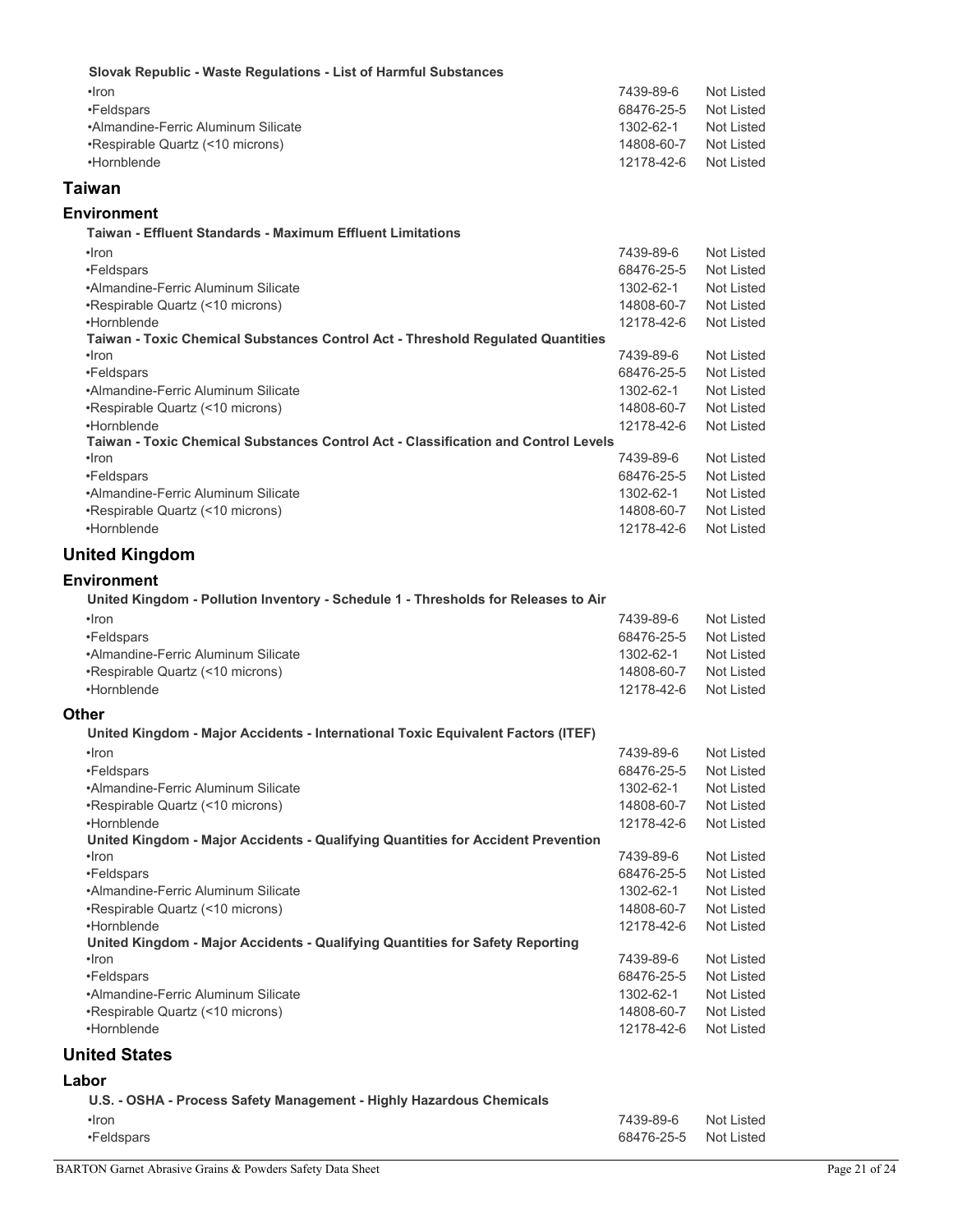| •Almandine-Ferric Aluminum Silicate                                       | 1302-62-1  | Not Listed                                         |
|---------------------------------------------------------------------------|------------|----------------------------------------------------|
| •Respirable Quartz (<10 microns)                                          | 14808-60-7 | Not Listed                                         |
| •Hornblende                                                               | 12178-42-6 | Not Listed                                         |
| U.S. - OSHA - Specifically Regulated Chemicals                            |            |                                                    |
| •Iron                                                                     | 7439-89-6  | Not Listed                                         |
| •Feldspars                                                                | 68476-25-5 | Not Listed                                         |
| •Almandine-Ferric Aluminum Silicate                                       | 1302-62-1  | Not Listed                                         |
| •Respirable Quartz (<10 microns)                                          | 14808-60-7 | Not Listed                                         |
| •Hornblende                                                               | 12178-42-6 | Not Listed                                         |
|                                                                           |            |                                                    |
| Environment                                                               |            |                                                    |
| U.S. - CAA (Clean Air Act) - 1990 Hazardous Air Pollutants                |            |                                                    |
| $\cdot$ Iron                                                              | 7439-89-6  | Not Listed                                         |
| •Feldspars                                                                | 68476-25-5 | Not Listed                                         |
| •Almandine-Ferric Aluminum Silicate                                       | 1302-62-1  | Not Listed                                         |
| •Respirable Quartz (<10 microns)                                          | 14808-60-7 | Not Listed                                         |
| •Hornblende                                                               |            |                                                    |
| U.S. - CERCLA/SARA - Hazardous Substances and their Reportable Quantities | 12178-42-6 | Not Listed                                         |
| $\cdot$ Iron                                                              | 7439-89-6  | Not Listed                                         |
|                                                                           |            | Not Listed                                         |
| •Feldspars                                                                | 68476-25-5 |                                                    |
| •Almandine-Ferric Aluminum Silicate                                       | 1302-62-1  | Not Listed                                         |
| •Respirable Quartz (<10 microns)                                          | 14808-60-7 | Not Listed                                         |
| •Hornblende                                                               | 12178-42-6 | <b>Not Listed</b>                                  |
| U.S. - CERCLA/SARA - Radionuclides and Their Reportable Quantities        |            |                                                    |
| ·Iron                                                                     | 7439-89-6  | Not Listed                                         |
| •Feldspars                                                                | 68476-25-5 | Not Listed                                         |
| •Almandine-Ferric Aluminum Silicate                                       | 1302-62-1  | Not Listed                                         |
| •Respirable Quartz (<10 microns)                                          | 14808-60-7 | Not Listed                                         |
| •Hornblende                                                               | 12178-42-6 | Not Listed                                         |
| U.S. - CERCLA/SARA - Section 302 Extremely Hazardous Substances EPCRA RQs |            |                                                    |
| $\cdot$ Iron                                                              | 7439-89-6  | Not Listed                                         |
| •Feldspars                                                                | 68476-25-5 | Not Listed                                         |
| •Almandine-Ferric Aluminum Silicate                                       | 1302-62-1  | Not Listed                                         |
| •Respirable Quartz (<10 microns)                                          | 14808-60-7 | Not Listed                                         |
| •Hornblende                                                               | 12178-42-6 | Not Listed                                         |
| U.S. - CERCLA/SARA - Section 302 Extremely Hazardous Substances TPQs      |            |                                                    |
| ·Iron                                                                     | 7439-89-6  | Not Listed                                         |
| •Feldspars                                                                | 68476-25-5 | Not Listed                                         |
| •Almandine-Ferric Aluminum Silicate                                       | 1302-62-1  | Not Listed                                         |
| •Respirable Quartz (<10 microns)                                          | 14808-60-7 | Not Listed                                         |
| •Hornblende                                                               | 12178-42-6 | <b>Not Listed</b>                                  |
| U.S. - CERCLA/SARA - Section 313 - Emission Reporting                     |            |                                                    |
| $\cdot$ Iron                                                              | 7439-89-6  | Not Listed                                         |
| •Feldspars                                                                | 68476-25-5 | Not Listed                                         |
| •Almandine-Ferric Aluminum Silicate                                       | 1302-62-1  | Not Listed                                         |
| •Respirable Quartz (<10 microns)                                          | 14808-60-7 | Not Listed                                         |
| •Hornblende                                                               | 12178-42-6 | Not Listed                                         |
| U.S. - CERCLA/SARA - Section 313 - PBT Chemical Listing                   |            |                                                    |
| $\cdot$ Iron                                                              | 7439-89-6  | Not Listed                                         |
| •Feldspars                                                                | 68476-25-5 | Not Listed                                         |
| •Almandine-Ferric Aluminum Silicate                                       | 1302-62-1  | Not Listed                                         |
|                                                                           |            |                                                    |
| •Respirable Quartz (<10 microns)                                          | 14808-60-7 | Not Listed                                         |
| •Hornblende                                                               | 12178-42-6 | Not Listed                                         |
| <b>United States - California</b>                                         |            |                                                    |
|                                                                           |            |                                                    |
| Environment                                                               |            |                                                    |
| U.S. - California - Proposition 65 - Carcinogens List                     |            |                                                    |
| $\cdot$ Iron                                                              | 7439-89-6  | Not Listed                                         |
| •Feldspars                                                                | 68476-25-5 | Not Listed                                         |
| •Almandine-Ferric Aluminum Silicate                                       | 1302-62-1  | Not Listed                                         |
|                                                                           |            | carcinogen, initial date                           |
| •Respirable Quartz (<10 microns)                                          | 14808-60-7 | 10/1/88 (airborne particles of<br>respirable size) |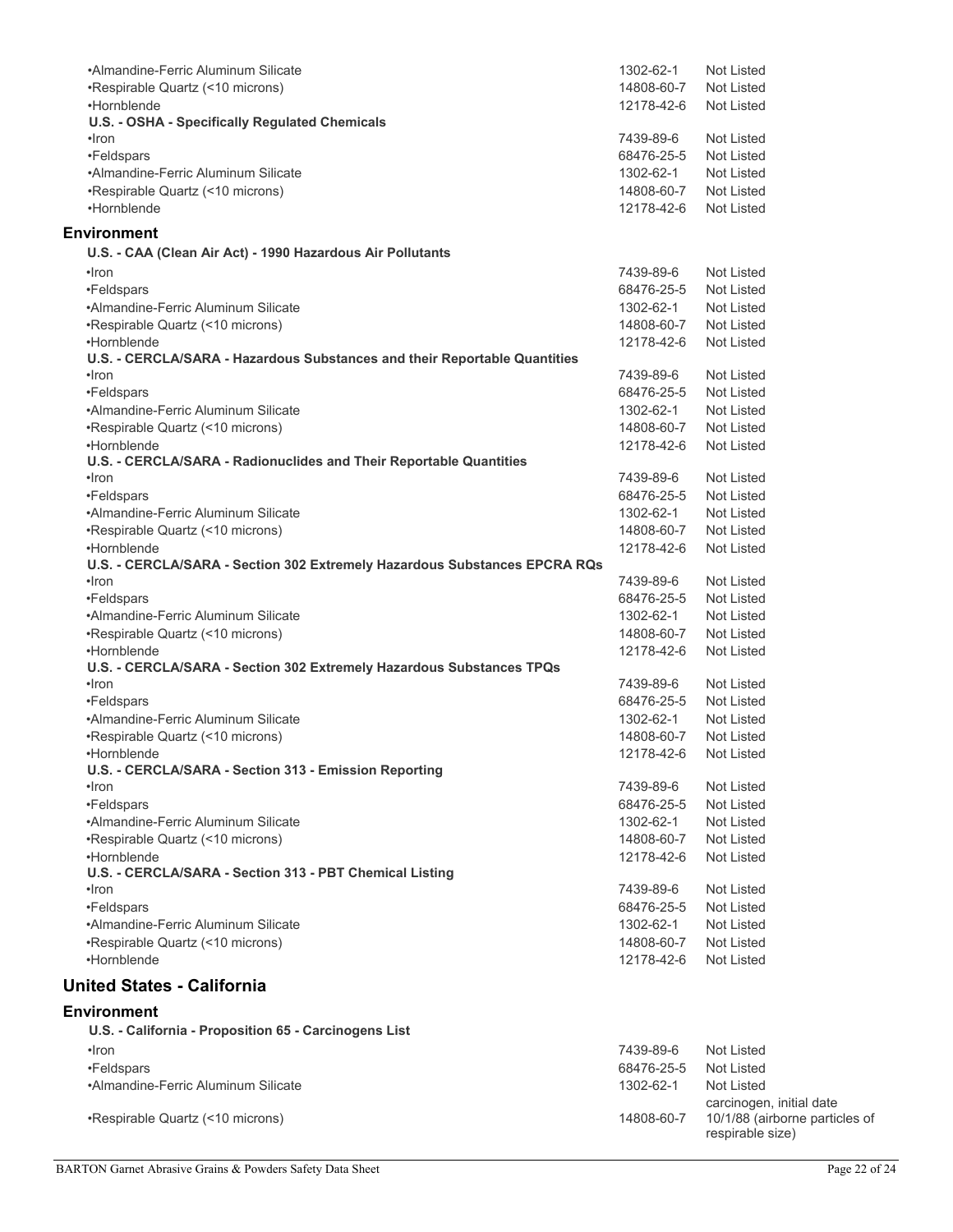| •Hornblende                                                               | 12178-42-6 | Not Listed |
|---------------------------------------------------------------------------|------------|------------|
| U.S. - California - Proposition 65 - Developmental Toxicity               |            |            |
| •Iron                                                                     | 7439-89-6  | Not Listed |
| •Feldspars                                                                | 68476-25-5 | Not Listed |
| •Almandine-Ferric Aluminum Silicate                                       | 1302-62-1  | Not Listed |
| •Respirable Quartz (<10 microns)                                          | 14808-60-7 | Not Listed |
| •Hornblende                                                               | 12178-42-6 | Not Listed |
| U.S. - California - Proposition 65 - Maximum Allowable Dose Levels (MADL) |            |            |
| $\cdot$ Iron                                                              | 7439-89-6  | Not Listed |
| •Feldspars                                                                | 68476-25-5 | Not Listed |
| •Almandine-Ferric Aluminum Silicate                                       | 1302-62-1  | Not Listed |
| •Respirable Quartz (<10 microns)                                          | 14808-60-7 | Not Listed |
| •Hornblende                                                               | 12178-42-6 | Not Listed |
| U.S. - California - Proposition 65 - No Significant Risk Levels (NSRL)    |            |            |
| $\cdot$ Iron                                                              | 7439-89-6  | Not Listed |
| •Feldspars                                                                | 68476-25-5 | Not Listed |
| •Almandine-Ferric Aluminum Silicate                                       | 1302-62-1  | Not Listed |
| •Respirable Quartz (<10 microns)                                          | 14808-60-7 | Not Listed |
| •Hornblende                                                               | 12178-42-6 | Not Listed |
| U.S. - California - Proposition 65 - Reproductive Toxicity - Female       |            |            |
| $\cdot$ Iron                                                              | 7439-89-6  | Not Listed |
| •Feldspars                                                                | 68476-25-5 | Not Listed |
| •Almandine-Ferric Aluminum Silicate                                       | 1302-62-1  | Not Listed |
| •Respirable Quartz (<10 microns)                                          | 14808-60-7 | Not Listed |
| •Hornblende                                                               | 12178-42-6 | Not Listed |
| U.S. - California - Proposition 65 - Reproductive Toxicity - Male         |            |            |
| $\cdot$ Iron                                                              | 7439-89-6  | Not Listed |
| •Feldspars                                                                | 68476-25-5 | Not Listed |
| •Almandine-Ferric Aluminum Silicate                                       | 1302-62-1  | Not Listed |
| •Respirable Quartz (<10 microns)                                          | 14808-60-7 | Not Listed |
| •Hornblende                                                               | 12178-42-6 | Not Listed |

## **15.2 Chemical Safety Assessment**

• No Chemical Safety Assessment has been carried out.

## **15.3 Other Information**

• WARNING: This product contains a chemical known to the State of California to cause cancer.

# **Section 16 - Other Information**

#### **Relevant Phrases (code & full text)**

|                                      | • H335 - May cause respiratory irritation<br>H302 - Harmful if swallowed<br>H372 - Causes damage to organs through prolonged or repeated exposure.<br>H373 - May cause damage to organs through prolonged or repeated exposure.                                                                                                                                            |
|--------------------------------------|----------------------------------------------------------------------------------------------------------------------------------------------------------------------------------------------------------------------------------------------------------------------------------------------------------------------------------------------------------------------------|
|                                      | R22 - Harmful if swallowed.<br>R37 - Irritating to respiratory system.<br>R48/20 - Harmful: danger of serious damage to health by prolonged exposure through<br>inhalation.                                                                                                                                                                                                |
| <b>Last Revision Date</b>            | $\cdot$ 17/December/2018                                                                                                                                                                                                                                                                                                                                                   |
| <b>Preparation Date</b>              | $\cdot$ 19/August/2014                                                                                                                                                                                                                                                                                                                                                     |
| Disclaimer/Statement<br>of Liability | • The information in this MSDS was obtained from sources that are believed to be reliable;<br>however, the information is provided without any representation or warranty, express or<br>implied, regarding its accuracy or correctness. The conditions or methods of handling,<br>storage, use, and disposal of this product are beyond our control and may be beyond our |